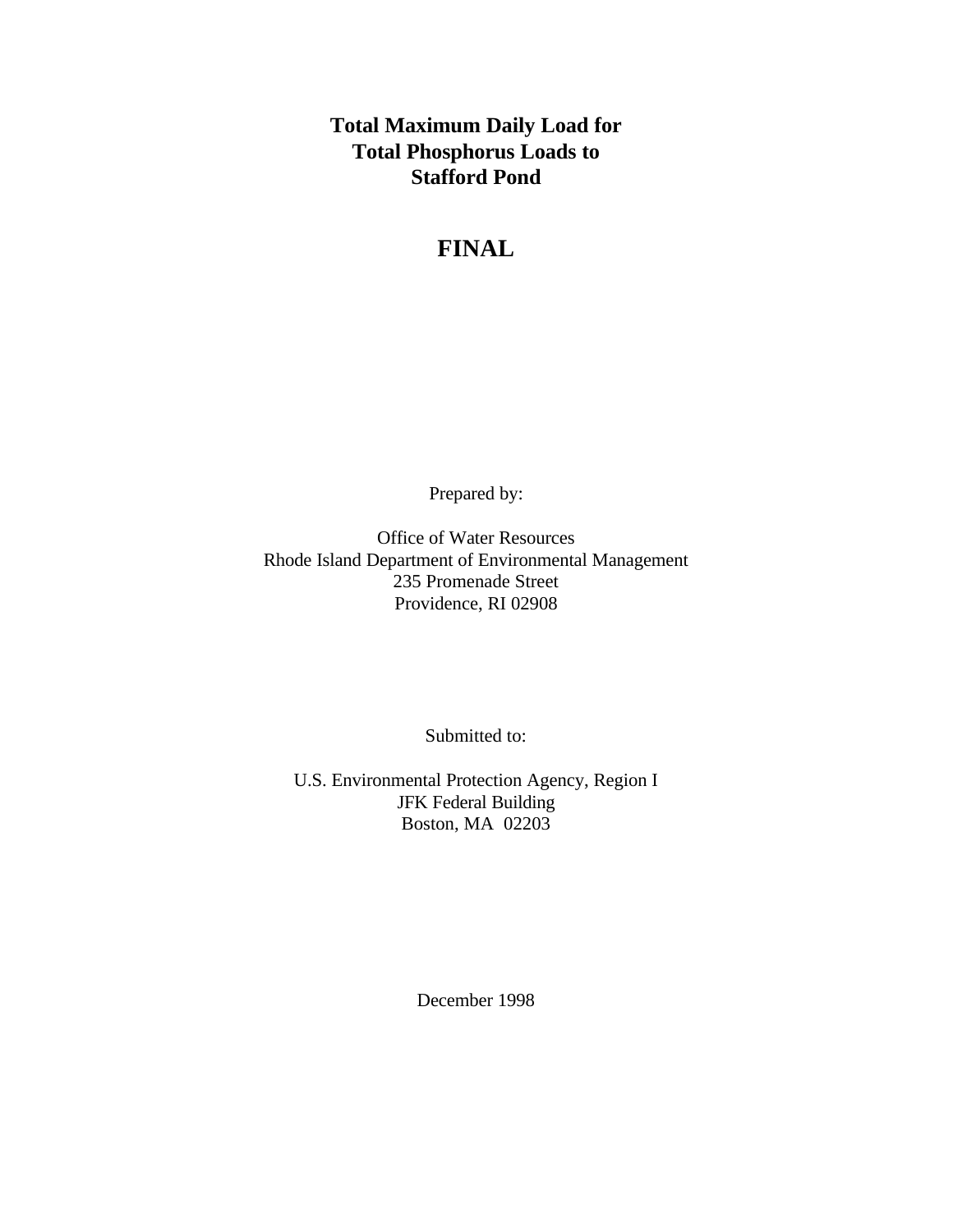# **TABLE OF CONTENTS**

| <b>Introduction</b>                                       | $\boldsymbol{l}$ |
|-----------------------------------------------------------|------------------|
| <b>Applicable Water Quality Standards</b>                 | $\overline{2}$   |
| <b>Description of the Waterbody</b>                       | 4                |
| <b>Description of the Watershed</b>                       | 9                |
| <b>Description of Water Quality Monitoring Activities</b> | 12               |
| <b>Water Quality Characterization</b>                     | 14               |
| <b>Water Quality Impairment</b>                           | 21               |
| <b>Targeted Water Quality Goals</b>                       | 23               |
| <b>Total Maximum Daily Load and Allocations</b>           | 25               |
| <b>Public Participation</b>                               | 31               |
| <b>Assurance of Implementation</b>                        | 32               |
| <b>References</b>                                         | 35               |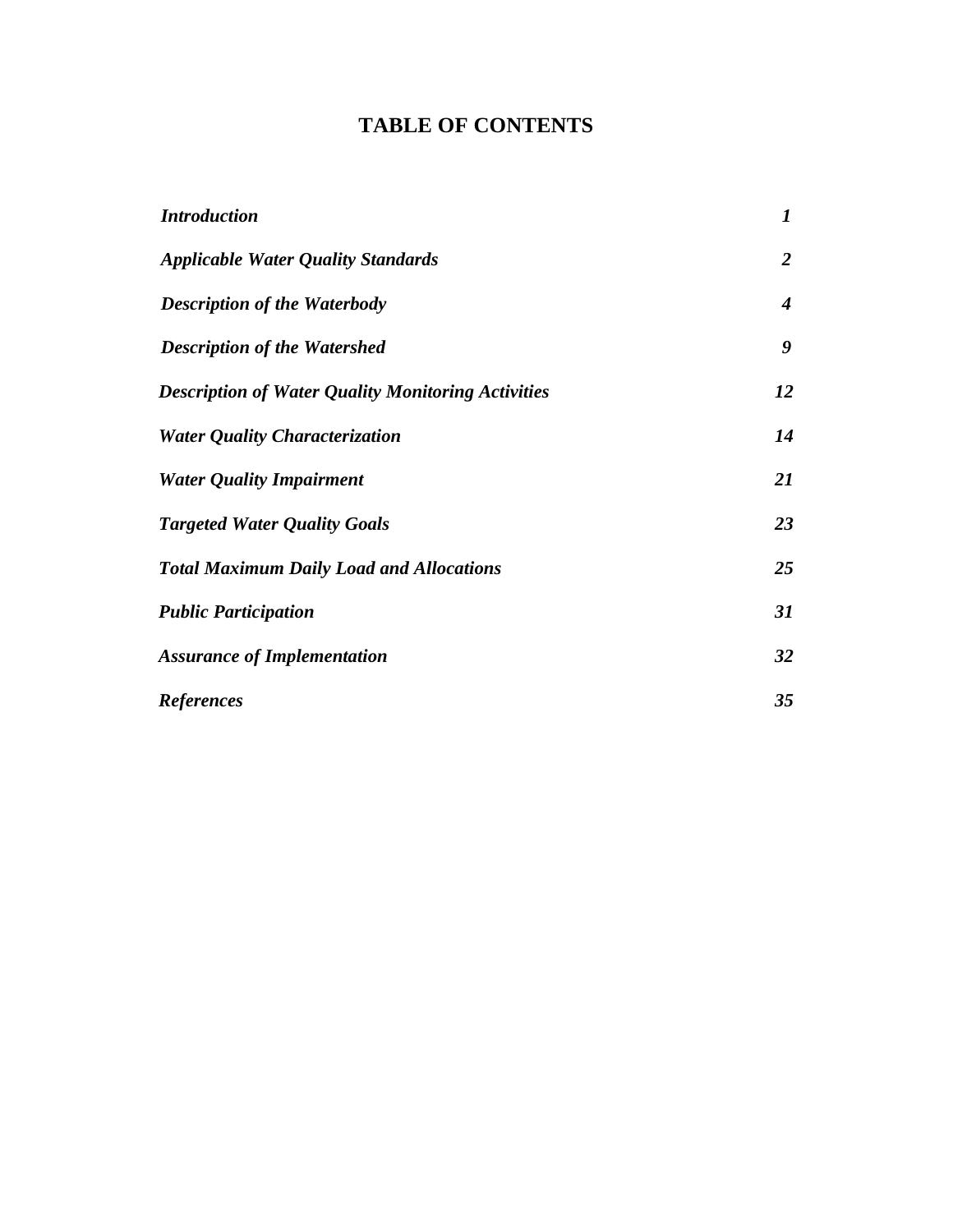### **INTRODUCTION**

The Clean Water Act (CWA) Section  $303(d)(1)(C)$  and federal regulation 40CFR 130.7(c)(1) direct each State to develop Total Maximum Daily Loads (TMDLs) for all impaired waters on the Section 303(d) list of impaired waters. States must take into account seasonal variations and must include a margin of safety (MOS) to account for uncertainty in the modeling and monitoring process. A TMDL reflects the total pollutant loading of the impairing substance a waterbody can receive and still meet water quality standards. Rhode Island's 1998 303(d) list submitted to EPA by the Rhode Island Department of Environmental Management (RIDEM) lists Stafford Pond as being impaired by "hypoxia, nutrients, and excess algal growth."

Stafford Pond is a 487 acre reservoir in Tiverton, RI, which serves as a drinking water supply for both Tiverton and Portsmouth, RI. Over the past several years, the pond has experienced frequent algal blooms, leading to taste and odor problems, which prompted the Stone Bridge Fire District (SBFD) to upgrade its water treatment practices.

In 1995, RIDEM contracted with Fugro, which later became ENSR, to conduct an in-depth limnological study of the pond. The goals of the study were to assess the water quality of the pond and its tributaries, identify pollution sources, and develop cost-effective solutions for controlling pollution problems. The study was completed in 1996 and the final report was submitted to RIDEM in the summer of 1997 (ENSR, 1997). The results clearly indicate that algal blooms are a result of high phosphorus loadings coming principally from a dairy farm. Additional sources include residential land uses and storm drains.

This TMDL is based on the 1997 report and uses its findings to establish a TMDL for total phosphorus (TP) loads to Stafford Pond. This document extensively quotes the findings in the report, so, for simplicity's sake, individual references are not provided. This TMDL addresses the excess algal growth, high total phosphorus concentrations and low dissolved oxygen levels that were the basis for the Pond being placed on the 303(d) list.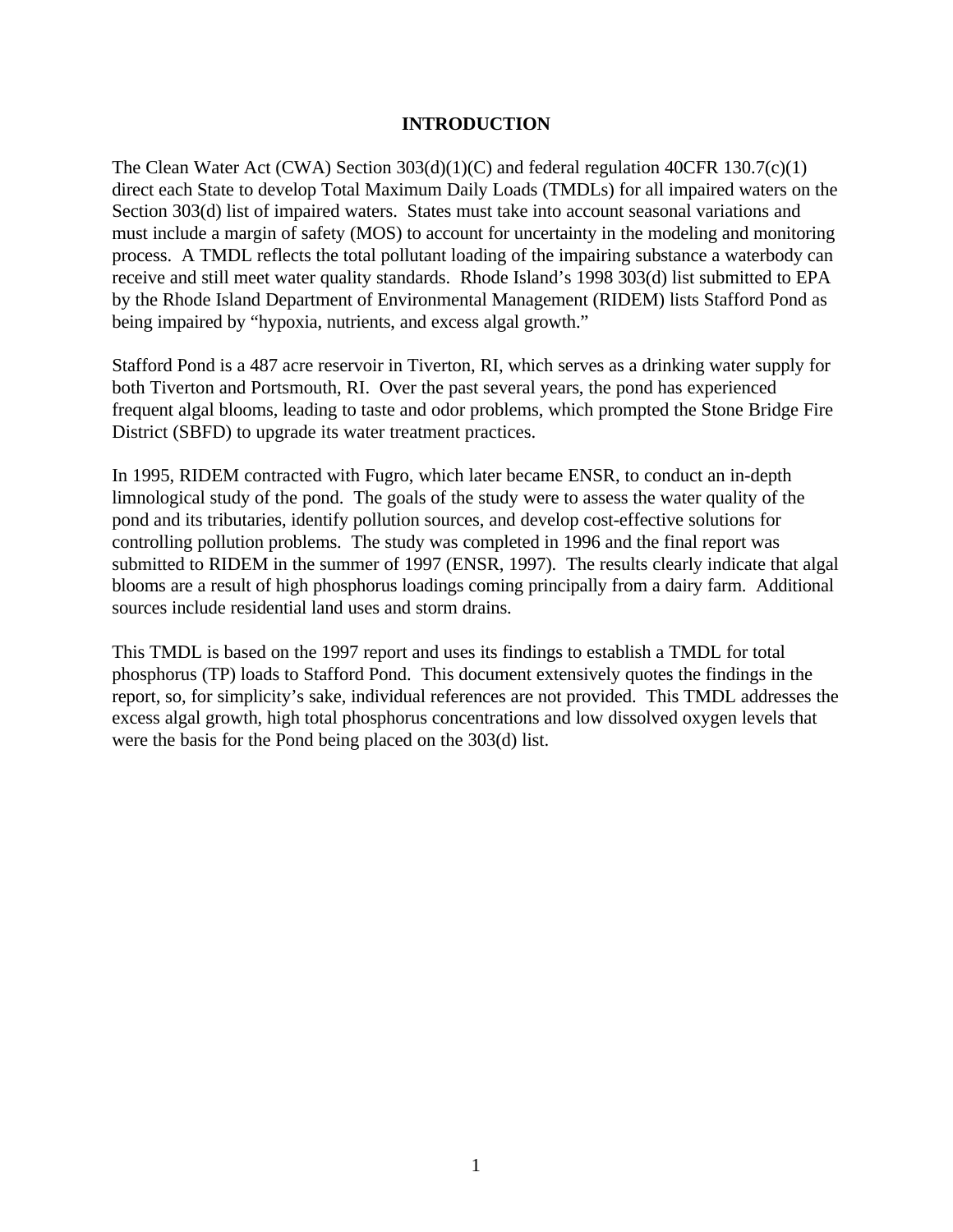## **APPLICABLE WATER QUALITY STANDARDS**

As stated in 40 CFR 131.2, "[water quality] standards serve the dual purposes of establishing the water quality goals for a specific waterbody and serve as the regulatory basis for the establishment of water-quality-based treatment controls and strategies beyond the technology-based levels of treatment required by section 301(b) and 306 of the Act." The primary aim of a TMDL is to bring a waterbody back into compliance with applicable water quality regulations. Therefore, it is important to know exactly which regulations apply to the waterbody for which a TMDL is developed. The regulations which are specifically applicable to the impairments which caused Stafford Pond to be listed on the State's 1998 303(d) list are listed below.

Under RIDEM's recently updated Water Quality Regulations (RIDEM, 1997), Stafford Pond is recognized as a drinking water source and is classified as a Class A waterbody. The following excerpt from Rule 8.B of the Regulations describes Class A waters:

(*a). Class A – These waters are designated as a source of public drinking water supply, for primary and secondary contact recreational activities and for fish and wildlife habitat. They shall be suitable for compatible industrial processes and cooling, hydropower, aquacultural uses, navigation, and irrigation and other agricultural uses. These waters shall have good aesthetic value.*

In addition, a footnote in the Regulations states that:

*Class A waters used for public drinking water supply may be subject to restricted recreational use by State and local authorities.*

Rule 8.D of the Water Quality Regulations establishes physical, chemical, and biological criteria as parameters of minimum water quality necessary to support the water use classifications of Rule 8.B. Therefore, sections of Rule 8.D also are applicable. In particular, Rule 8.D(2) establishes class-specific criterion for freshwaters. For fresh waters of the State that serve as cold water fish habitat, the following dissolved oxygen criteria, excerpted from Table 1, apply:

*Cold Water Fish Habitat – Dissolved oxygen content of not less than 75% saturation, based on a daily average, and an instantaneous minimum dissolved oxygen concentration of at least 5 mg/l.*

For Class A waters, the following Criterion for taste and odor, excerpted from Table 1, apply:

*None* [tastes and odors ] *other than of natural origin and none associated with nuisance algal species.*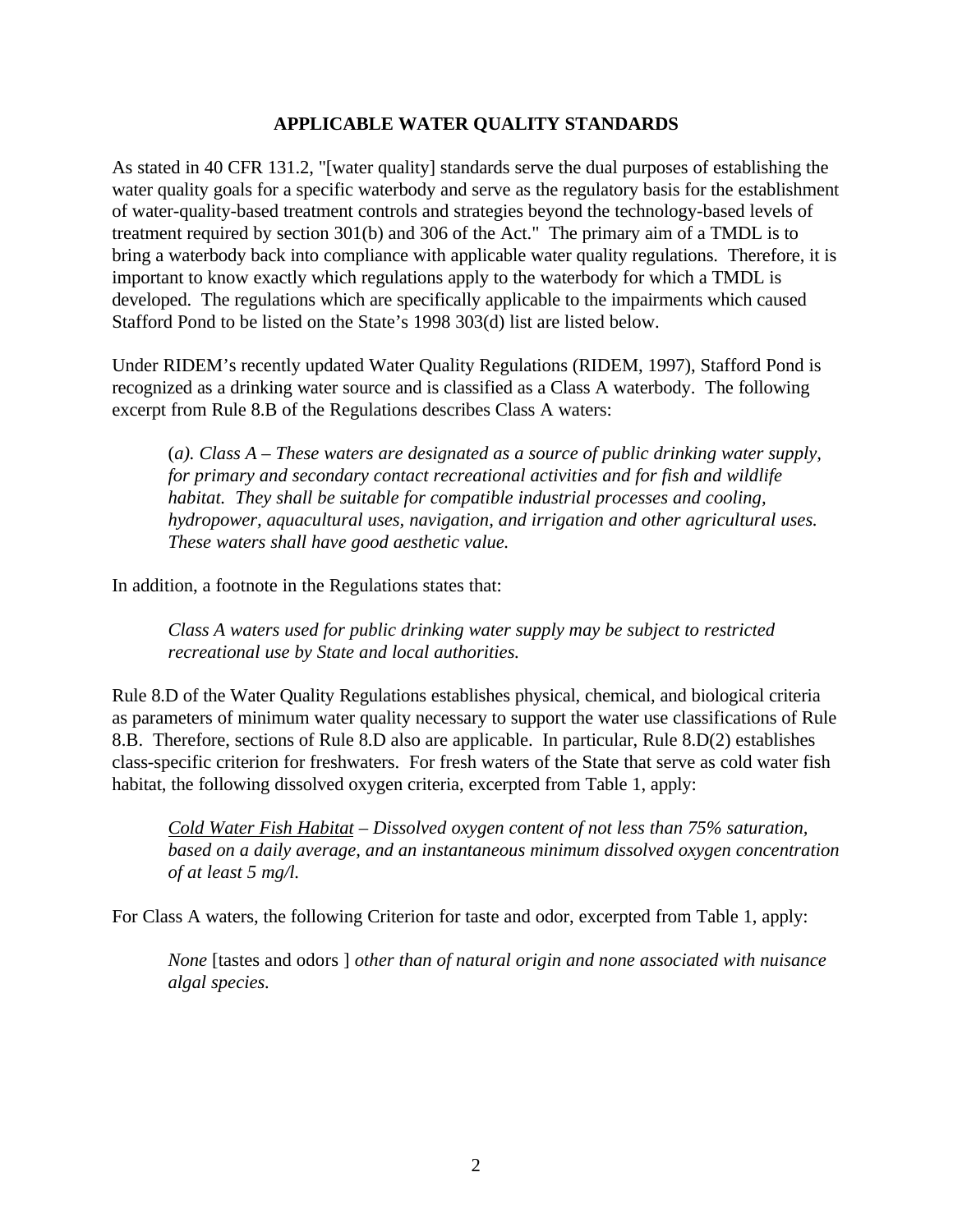The following criteria for nutrients, excerpted from Table 1, also apply to Stafford Pond:

*a. Average Total Phosphorus shall not exceed 0.025 mg/l in any lake, pond, kettlehole, or reservoir, and average Total P in tributaries at the point where they enter such bodies of water shall not cause exceedance of this phosphorus criteria, except as naturally occurs, unless the Director determines, on a site-specific basis, that a different value for phosphorus is necessary to prevent cultural eutrophication.*

*b. None* [nutrients] *in such concentration that would impair any usages specifically assigned to said Class, or cause undesirable or nuisance aquatic species associated with cultural eutrophication, nor cause exceedance of the criterion of 10(a) above in a downstream lake, pond, or reservoir. New discharges of wastes containing phosphates will not be permitted into or immediately upstream of lakes or ponds. Phosphates shall be removed from existing discharges to the extent that such removal is or may become technically and reasonably feasible.*

Due to its designation as a drinking water source, Stafford Pond and its first order tributaries are also identified as Special Resource Protection Waters (SRPWs) in the Water Quality Regulations. As an SRPW, Stafford Pond is afforded special protections under Rule 18, *Antidegradation of Water Quality Standards*. Rule 18 protects Stafford Pond from degradation by any new or increased discharge or activity unless the applicant provides adequate technical documentation and engineering plans to prove, to the satisfaction of the Director of RIDEM, that specific pollution controls and/or other best management practices (BMPs) will completely eliminate any measurable impacts to water quality necessary to protect the characteristics upon which the SRPW designation is based. The following excerpt is taken from Rule 18.D:

*D. Tier 2 ½ - Protection of Water Quality for SRPWs – Where high quality waters constitute a SRPW, there shall be no measurable degradation of the existing water quality necessary to protect the characteristic(s) which cause the waterbody to be designated as an SRPW. Notwithstanding that all public drinking water supplies are SRPWs, public drinking water suppliers may undertake temporary and short term activities within the boundary perimeter of a public drinking water supply impoundment for essential maintenance or to address emergency conditions in order to prevent adverse effects on public health or safety, provided that these activities comply with the requirements set forth in Rule 18.B (Tier 1 Protection of Existing Uses) and rule 18.C. (Tier 2 Protection of Water Quality in High Quality Waters).*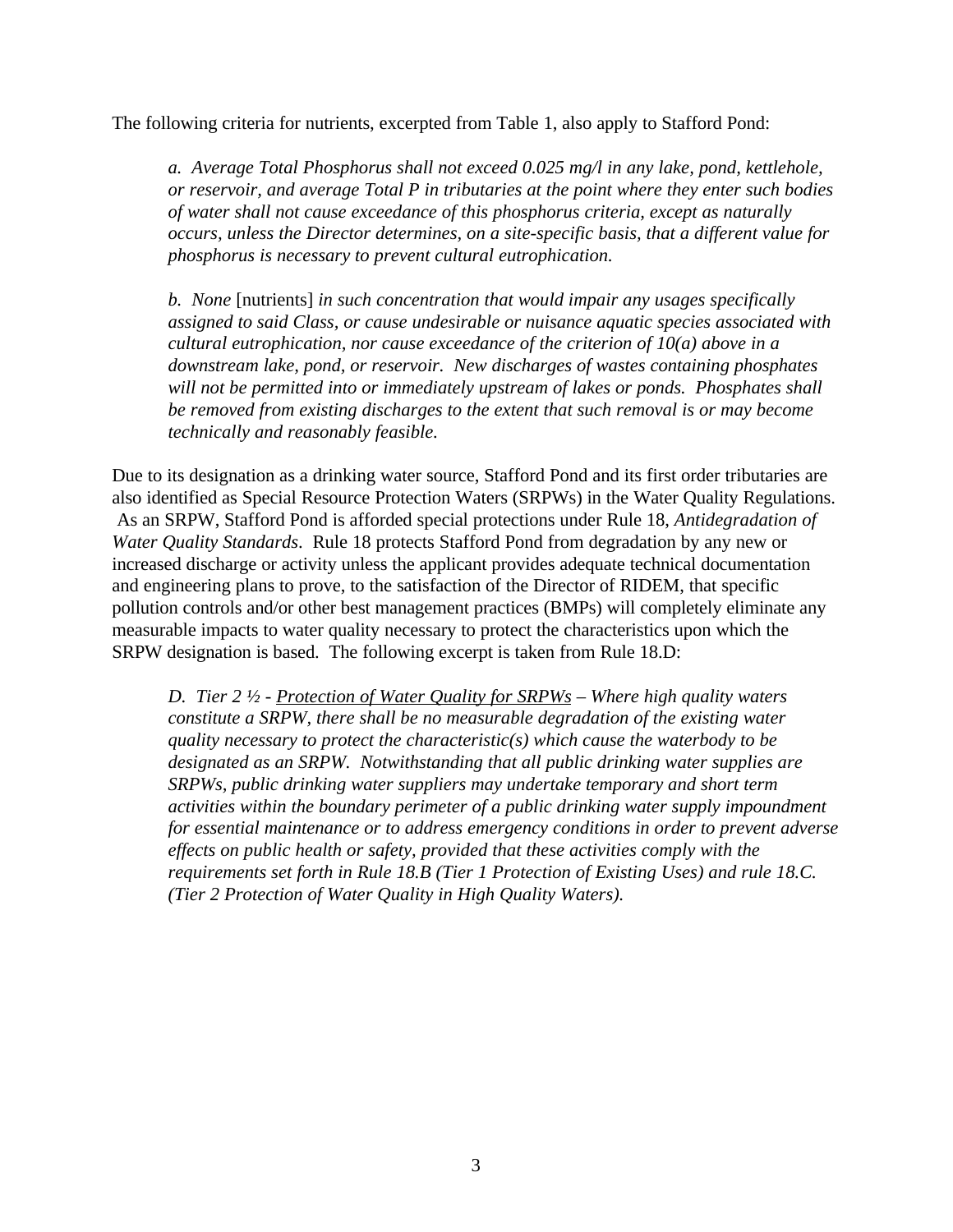# **DESCRIPTION OF THE WATERBODY**

Stafford Pond is located in the northeast corner of Tiverton, RI and lies within the Narragansett Bay Drainage Basin (Figure 1). The pond is approximately 487 acres in size with a watershed of approximately 947 acres. The watershed:lake area ratio is small (less than 2:1), indicating a high potential for successful management.

Stafford Pond is designated as a source of public drinking water supply, and SBFD of Tiverton maintains a water treatment facility on the southwest shore of the pond. The SBFD supplies drinking water to the Town of Portsmouth, the Stone Bridge section of Tiverton, the Tiverton Water Authority, and the North Tiverton Water Authority. The pond supports a viable trout fishery and a self sustaining warmwater fishery, including one of the State's few remaining populations of smallmouth bass. A public boat launch is located on the eastern shoreline.

## **Hydrology**

Precipitation drives the hydrology of most aquatic systems in the northeastern United States. Data for weather stations in Providence and Newport, RI suggest long-term average annual precipitation of about 45 inches. Providence records for 1996, the year in which the Stafford Pond study was conducted, suggest a near average year, while records for Newport suggest much higher than average precipitation. Precipitation for 1995 was far below normal for each station. The distribution of precipitation tends to be fairly uniform over the months of the year on a long-term average basis, but any individual year is likely to have substantial variability among monthly values.

As shown in Figure 2, two small, unnamed tributaries and two storm drain pipes discharge to Stafford Pond. An outlet structure located along the northern perimeter of the pond controls the outward flow of pond water to Sucker Brook. This rectangular weir is maintained by the Fall River Water Department. However, water rights are actually owned by the Watuppa Reservoir Company. The management goal for the outlet structure has generally been to maintain full capacity in the pond, with the ability to release water during drought conditions.

#### **Sediments**

Average and maximum water depths in the pond are 13 and 25 feet, respectively. As shown in Figure 3, the pond has only one definable basin, with the deepest area slightly northeast of center. Pond volume was calculated at approximately 2.04 billion gallons. Benthic substrates are comprised mostly of boulder, cobble, gravel and sand in water depths less than 15 feet, although some sandy muck is found areas where the bottom slope is more gradual. In depths greater than 15 feet, mucky bottom sediments are more prevalent.

#### **Groundwater**

The results of the limnological study indicate that groundwater exchange, in the form of inseepage, was relatively low along the southwest shoreline and very low along the remaining shoreline segments. Therefore, on an annual basis, groundwater flow will result in a net gain to the pond: more groundwater will flow into the pond than out of it.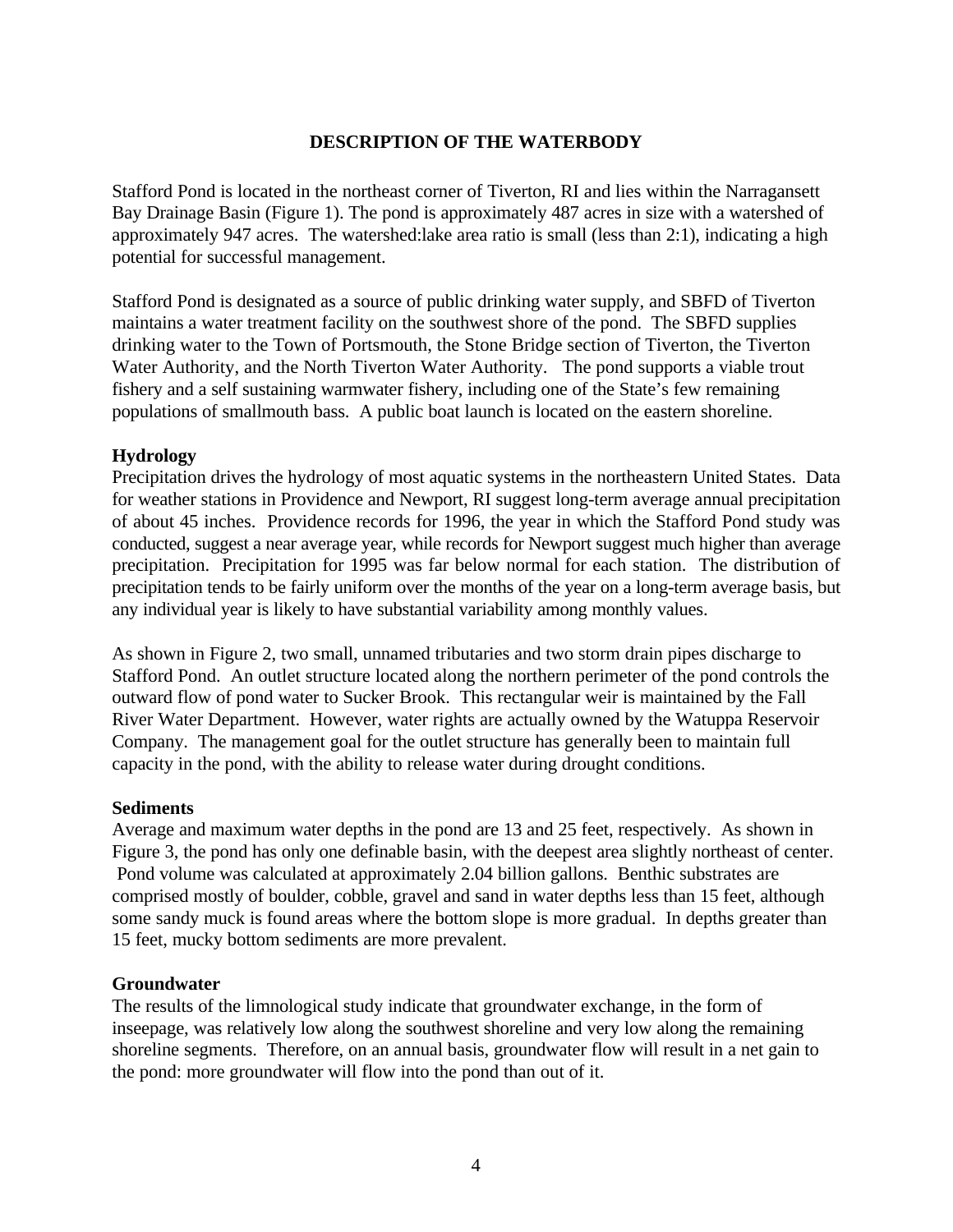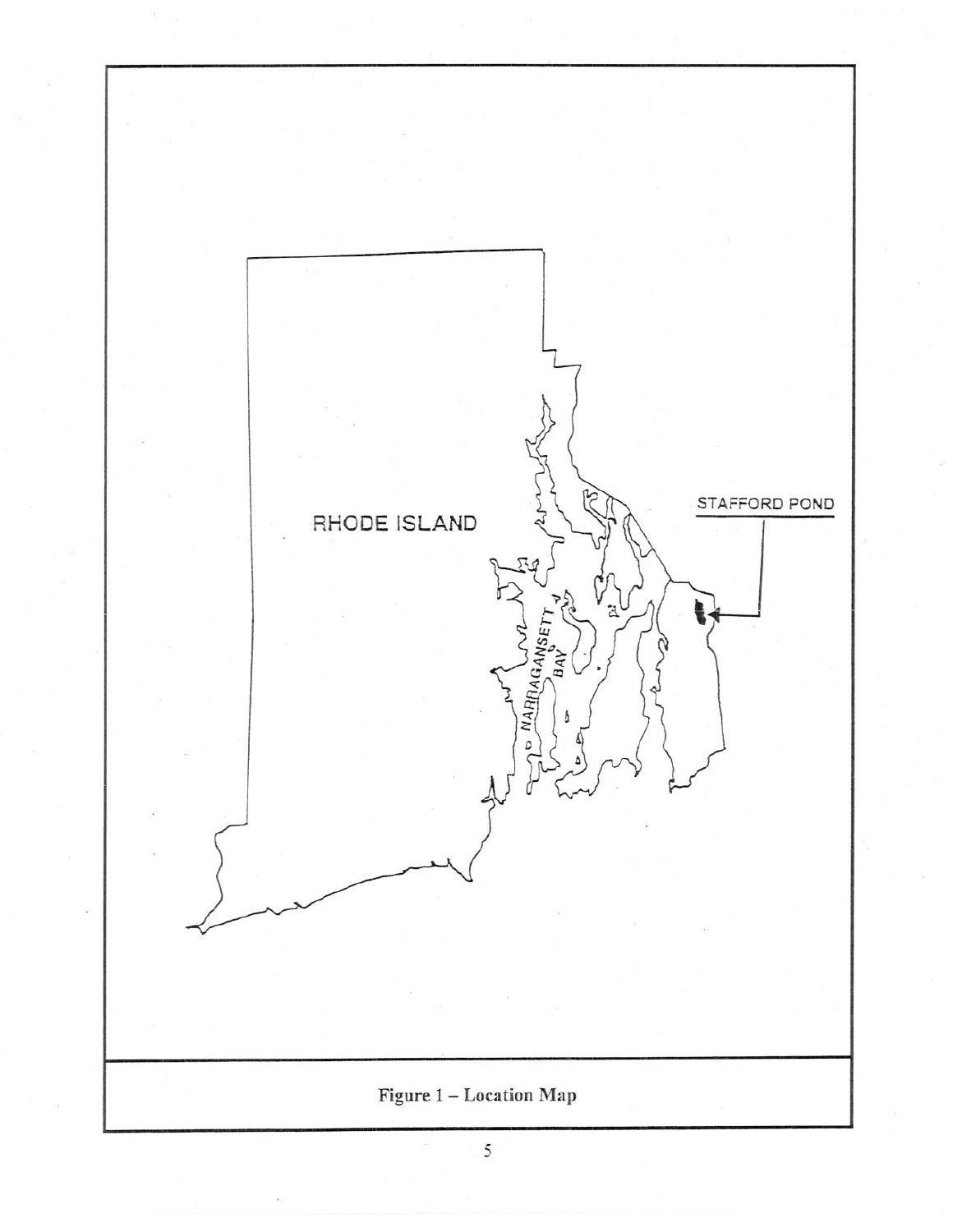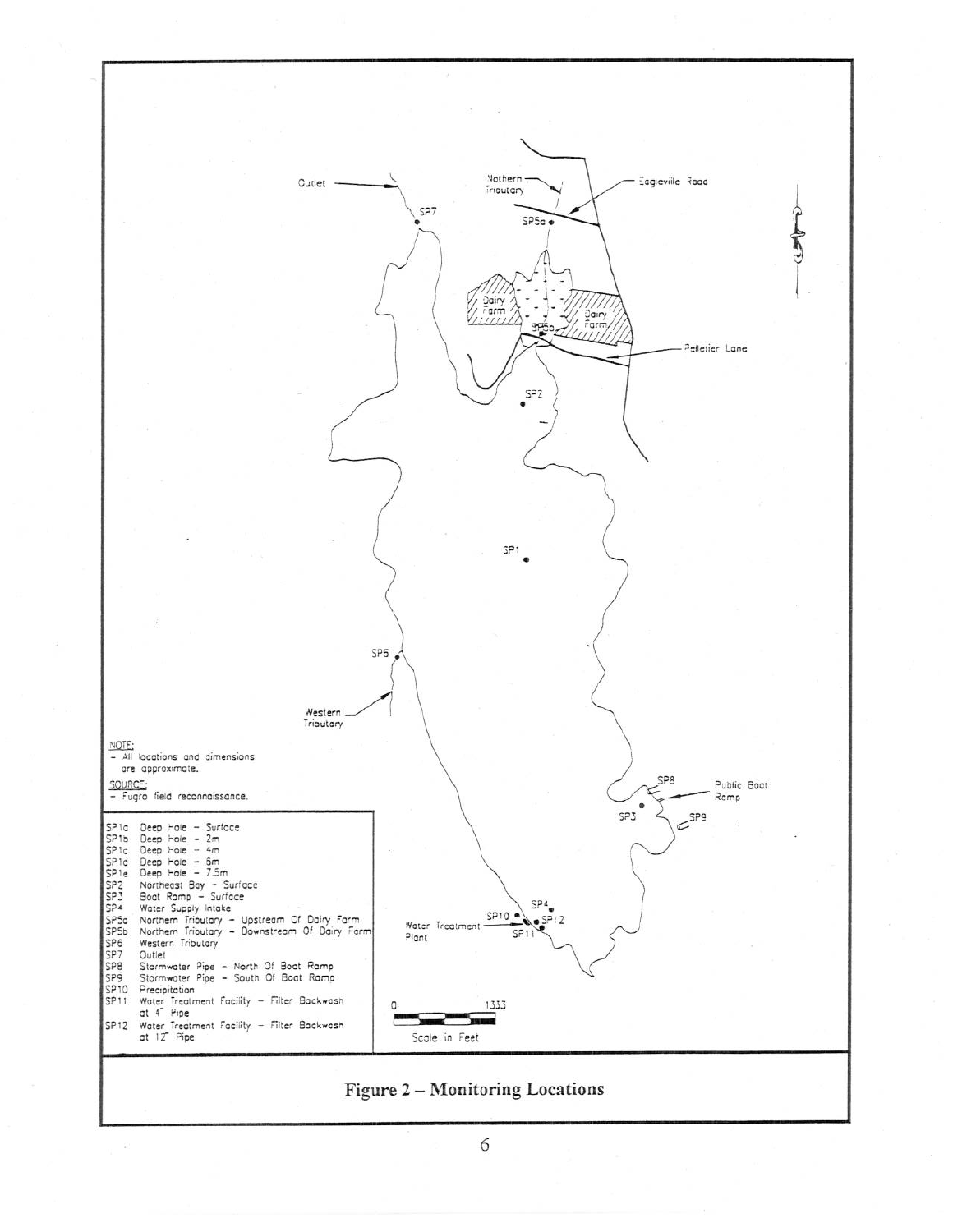

 $\boldsymbol{7}$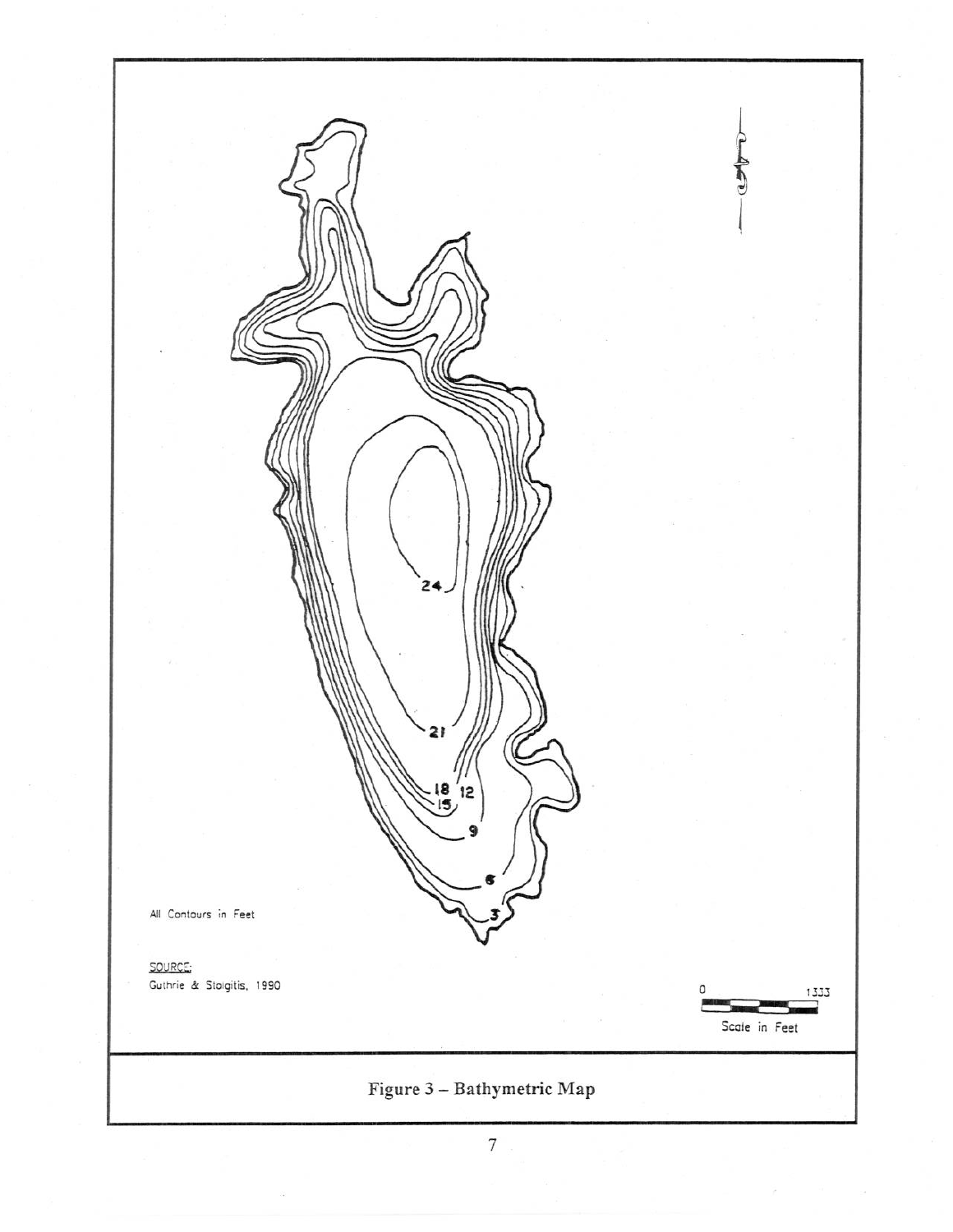## **Hydrologic Budget**

The estimated hydrologic loading to Stafford Pond was derived from a combination of direct precipitation, surface water base-flow, and surface water storm-flow. As discussed earlier, groundwater contributions were considered negligible. Average annual inflow was estimated at 5.5 cfs, assuming normal precipitation conditions. Direct precipitation was the largest of all inputs with a contribution of 2.5 cfs, or 46% of the total water input. This is unusual for water supply lakes in New England and is directly related to the small watershed:lake area ratio. Groundwater inseepage accounted for 18% of all inputs. Surface water base and storm flows accounted for 13% and 23%, respectively, of all inputs.

Pond outputs were derived from a combination of evaporation, groundwater outseepage, surface outflow and withdrawals by the water treatment facility. Surface outflow accounted for the greatest single output at 2.3 cfs, or 42% of the total. Evaporation accounted for 31% of the total, a substantial percentage for this part of the country; again due to the small watershed:lake area ratio. Water treatment facility withdrawals and groundwater outseepage accounted for 24% and 4%, respectively, of all pond outputs.

According to morphometric features and hydrologic data, Stafford Pond has a flushing rate of 0.65 times per year. The flushing rate is the actual number of times in a given year that the entire water volume could be replaced by inputs. The inverse of the flushing rate is the detention time, the average length of time that water remains in the pond. For Stafford Pond, the detention time is 1.54 years. The response time is the amount of time required for the pond to fully respond to inputs and is estimated at 0.65 to 1.08 years, or 237 to 394 days. These values are important indicators of how the system processes pollutant inputs, and they suggest that pollutants stay in the pond long enough to fully impact water quality. Alternatively, if changes in pollutant loading were made, it would take at least most of a year before appreciable changes in water quality became detectable.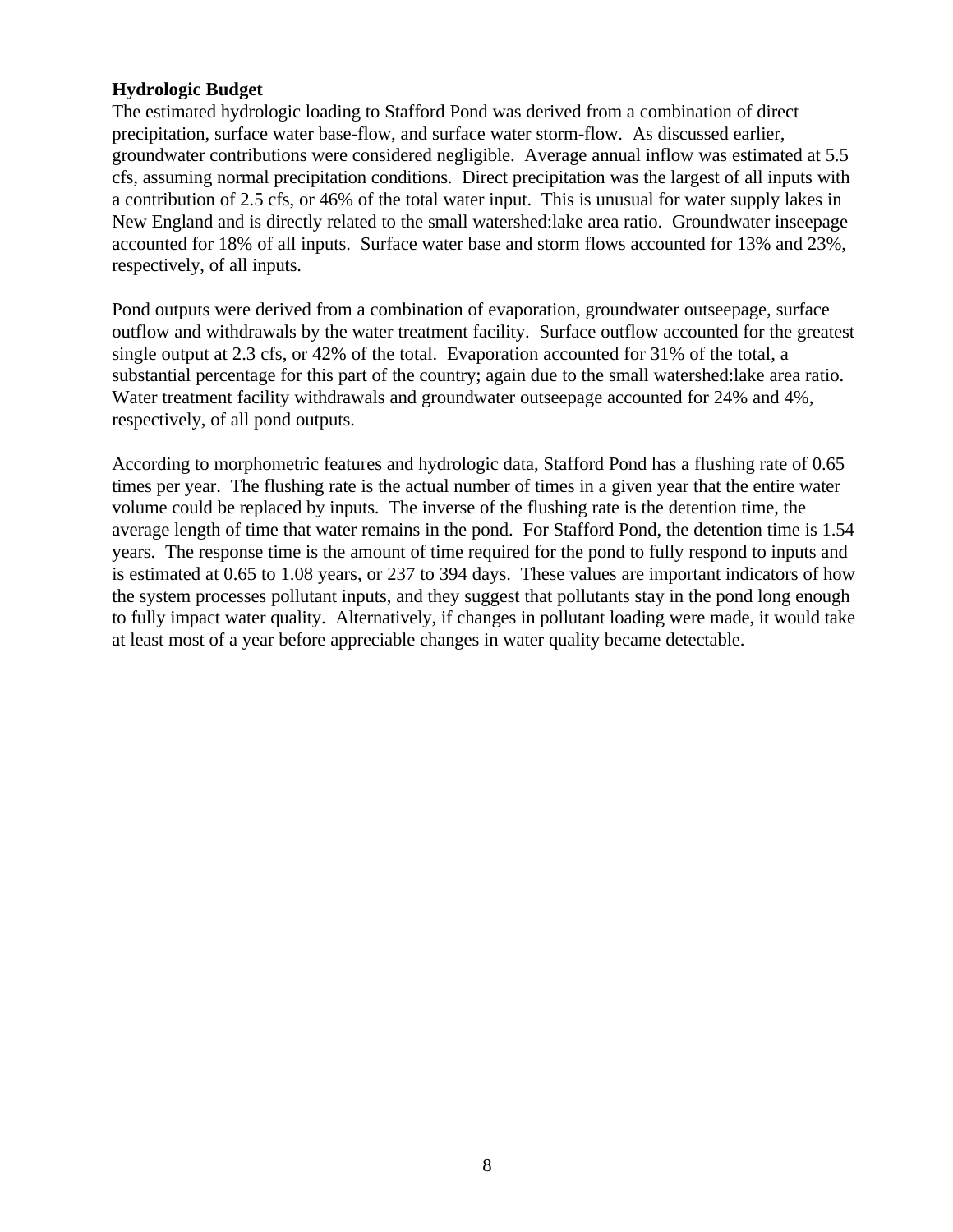## **DESCRIPTION OF THE WATERSHED**

As stated previously, the watershed draining to Stafford Pond is approximately 947 acres. As shown in Figure 2, two tributaries and two storm drain pipes discharge into the pond. The northern storm drain pipe (sampling station SP8) discharges directly to Stafford Pond and is believed to drain sections of Old Stafford Road. The southern pipe (sampling station SP9) discharges into a forested area within 200 feet of the pond and is believed to drain sections of Route 81. Drainage in the remaining portions of the watershed is a combination of sheet flow and groundwater infiltration. It is important to note that there are no point sources, such as wastewater treatment plants or industrial discharges, in the watershed. All pollutant loadings are from nonpoint sources (NPS).

#### **Geology**

The available information on the geology of the eastern Bay area of Rhode Island indicates that the Stafford Pond watershed is primarily underlain by a thin mantle of till. Till is a compact, unstratified, poorly sorted mixture of clay, silt, sand, gravel, and boulders deposited by glacial activity. The till usually forms a thin discontinuous mantle over the bedrock with frequent outcroppings of the bedrock being present. Because of its clayey character, till generally has a relatively low infiltration capacity, although some soils derived from till can be well drained.

#### **Soils**

The Stafford Pond watershed is primarily composed of well drained and moderately drained soils. Many of these soils are generally suitable for community development. However, on-site sewage disposal systems may require special design and installation considerations. Poorly drained and very poorly drained soils are present throughout the watershed as well. These soils are generally not recommended for community development or on-site sewage disposal.

#### **Landuse**

As shown in Figure 4, forested and residential landuse categories cover the greatest area in the Stafford pond watershed. The most heavily developed area in the watershed is sub-basin 2 that is located along the eastern shore of the pond and includes most of the residential properties and some of the commercial properties. A state boat ramp is located in this sub-basin. Road runoff from this area is discharged to Stafford Pond via two storm drain pipes.

The primary agricultural landuse in the watershed is a 55-acre dairy farm located in sub-basin 5 that drains to the pond's northern tributary. This tributary drains an area of approximately 86 acres and originates in a wetland area just north of Eagleville Road. From this point it flows in a southerly direction, receiving stormwater runoff from Eagleville Road and discharging into a pond located at the north end of the farm. Sample station SP5a is located just below Eagleville Road and upstream of the farm. The northern portion of the farm is well vegetated and not frequented by cattle. The outlet of the pond combines with a groundwater breakout from the west and flows through the southern portion of the farm and into Stafford Pond. The southern portion of the dairy farm, including the stream and associated wetland area, is frequented by cattle, and an unvegetated hillside drains directly into the tributary. Sample station SP5b is located downstream of the dairy farm near the mouth of the northern tributary. Stations SP5a and SP5b were established to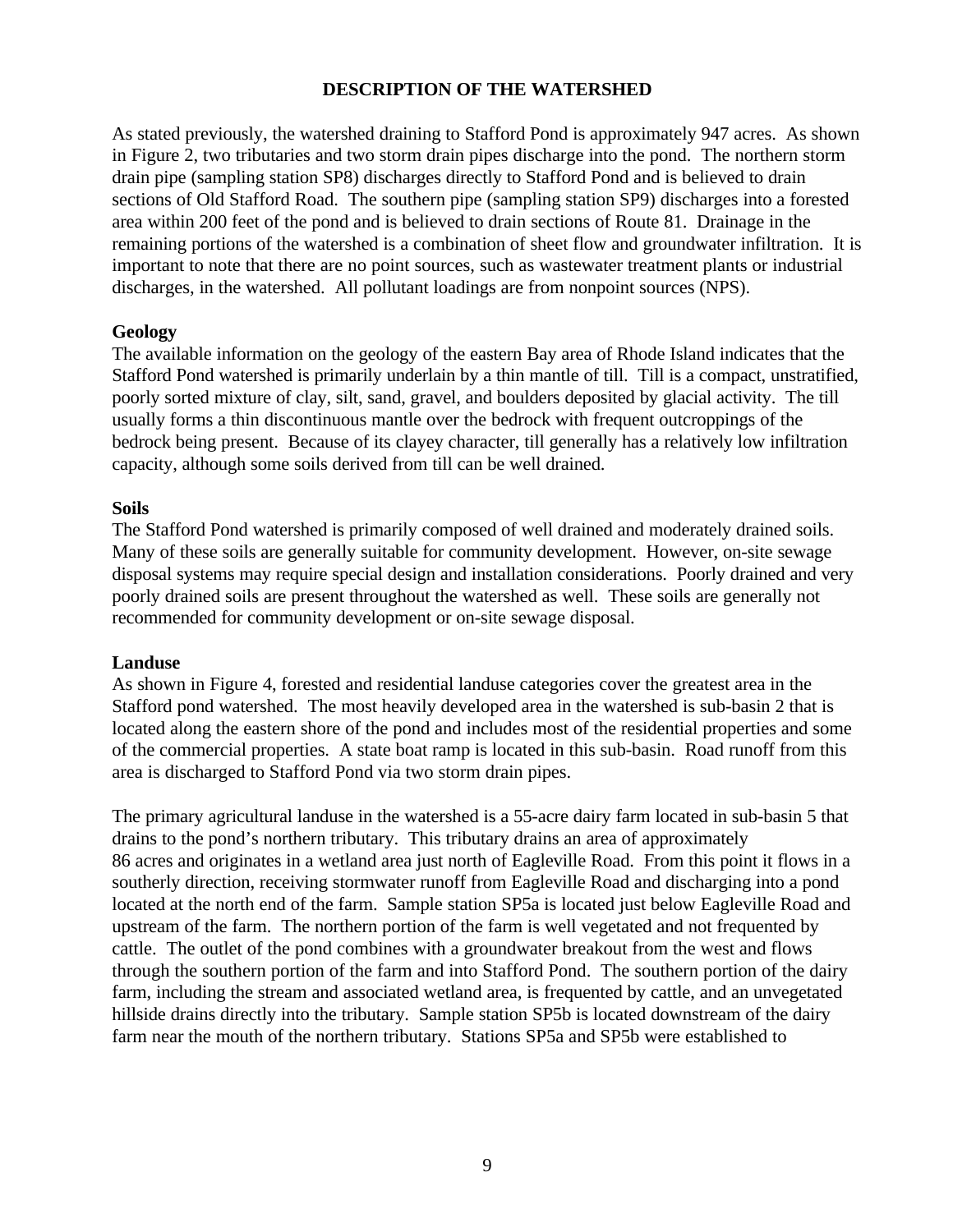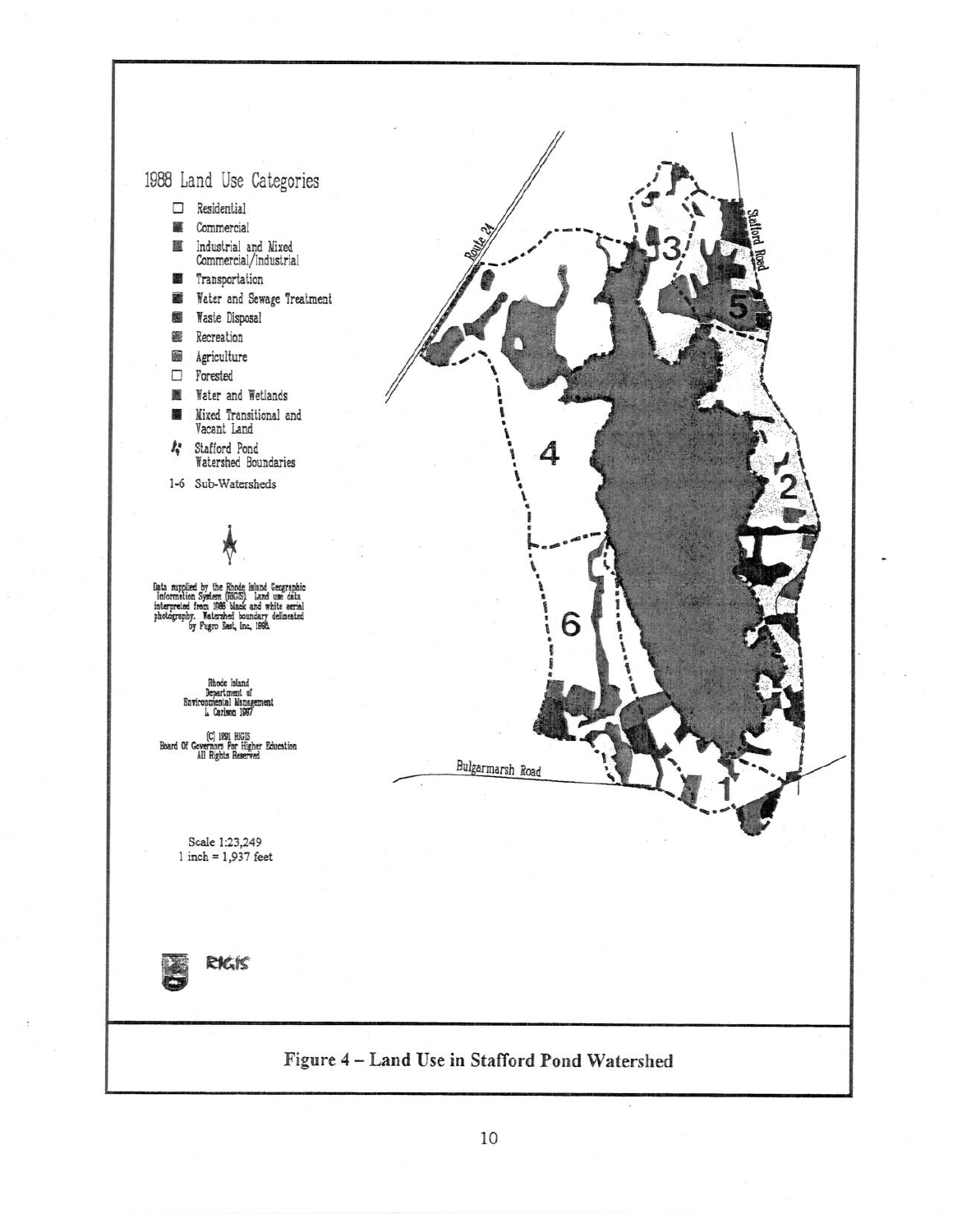measure the effects of the dairy farm on the water quality of the tributary.

The western tributary, which empties into the southwest portion of the pond, drains a relatively undeveloped sub-basin 179 acres in size. Forested landuse predominates, with the exception of two significant developed properties: the Tiverton High School and Tiverton Middle School. The Tributary originates near Route 177 and meanders to the pond through a series of wetlands. Runoff from the High School parking lot, and possibly leachate from the wastewater disposal system, appear to reach this tributary.

| Table 1 – Landuse Data for the Stafford Pond Watershed |              |                           |               |             |              |  |  |  |  |  |  |  |
|--------------------------------------------------------|--------------|---------------------------|---------------|-------------|--------------|--|--|--|--|--|--|--|
|                                                        |              | <b>Landuse Areas (HA)</b> |               |             |              |  |  |  |  |  |  |  |
| Sub-basin                                              | <b>Urban</b> | <b>Agriculture</b>        | <b>Forest</b> | <b>Open</b> | <b>Total</b> |  |  |  |  |  |  |  |
|                                                        | 7.91         |                           | 28.21         | 2.34        | 38.46        |  |  |  |  |  |  |  |
|                                                        | 39.50        | 3.21                      | 25.19         | 12.16       | 80.06        |  |  |  |  |  |  |  |
|                                                        | 6.75         | 3.11                      | 19.28         | 3.63        | 32.77        |  |  |  |  |  |  |  |
| 4                                                      | 1.82         |                           | 98.08         | 24.64       | 124.54       |  |  |  |  |  |  |  |
|                                                        | 11.85        | 7.75                      | 7.09          | 8.06        | 34.75        |  |  |  |  |  |  |  |
| 6                                                      | 14.27        |                           | 45.64         | 12.57       | 72.48        |  |  |  |  |  |  |  |
| Total                                                  | 82.10        | 14.07                     | 223.49        | 63.40       | 383.06       |  |  |  |  |  |  |  |

Landuse data for the different sub-basins is presented in Table 1 shown below.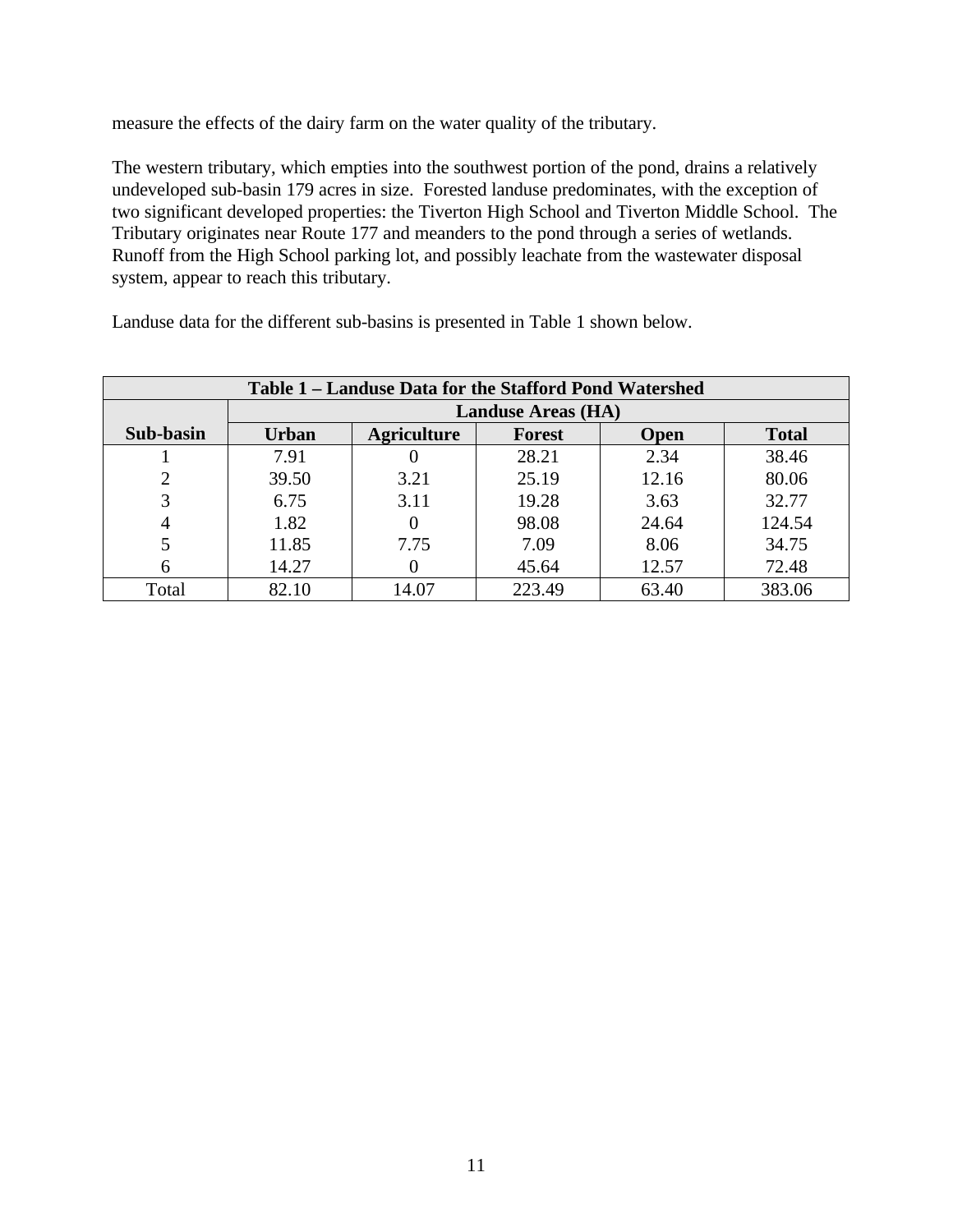# **DESCRIPTION OF WATER QUALITY MONITORING ACTIVITIES**

During the limnological study conducted in 1996, a variety of monitoring activities were conducted. These activities are summarized below. In addition to the 1996 study, a number of investigations of Stafford Pond and its watershed have been conducted over the past few decadeswith the earliest reported study being done in 1966. These different studies are discussed in the 1997 report as part of its "Historical Data Review." For the purposes of this TMDL, however, only the 1997 report by ENSR will be utilized.

## **Pond and Tributary Monitoring**

As shown in Figure 2, monitoring was conducted at 8 stations in the pond and its tributaries. In addition, two stations ( SP11 and SP12) were established at the water treatment plant's filter backwash pipes, at the two storm drain outlets (SP8 and SP9), and at a precipitation station located near the water treatment plant (SP10).

Routine monitoring was conducted from February through October at the ten stations located in the pond, the tributaries and the filter backwash pipes for the following parameters: dissolved oxygen, temperature, pH, total alkalinity, total hardness, conductivity, turbidity, Secchi disk transparency, chlorophyll a, nitrite+nitrate nitrogen, ammonium nitrogen, inorganic nitrogen, total Kjeldahl nitrogen, total nitrogen, total phosphorus, and dissolved phosphorus. Supplemental monitoring was conducted at four locations (stations SP1a, SP1e, SP3, and SP4) during July and September for the following parameters: cadmium, lead, copper, aluminum, calcium, magnesium, sodium, chloride, iron, manganese, total petroleum hydrocarbons, DDT, PCB's, and polynuclear aromatic hydrocarbons. Finally, a single round of monitoring was carried out in October at the surface of the station located in the middle of the pond (station SP1a) to determine concentrations of cadmium, lead, and mercury using very low detection limits.

# **Stormwater Monitoring**

Three rounds of stormwater monitoring were conducted at up to five locations over the course of the study. Stormwater monitoring locations included SP5b, SP6, SP8, SP9, and SP10. Routine monitoring parameters were evaluated during each round of sampling and, supplemental monitoring parameters were evaluated during a single sampling conducted in September.

#### **Groundwater Monitoring**

A seepage survey was conducted in June 1996 along four shoreline segments to document the role of groundwater on pond hydrology. Shoreline segments were selected to be representative of the pond as a whole. Additionally, two shallow groundwater wells were installed at each of the shoreline segments to further document the effects of groundwater on pond hydrology. The wells were monitored from April through October. For each shoreline segment, one well was established in the shallow littoral zone of the pond and one well was established on-shore.

A ground water quality monitoring investigation was conducted during June and September along four shoreline segments that were consistent with those selected for the seepage and well surveys. A littoral interstitial porewater (LIP) sampler was used to collect three sample from each shoreline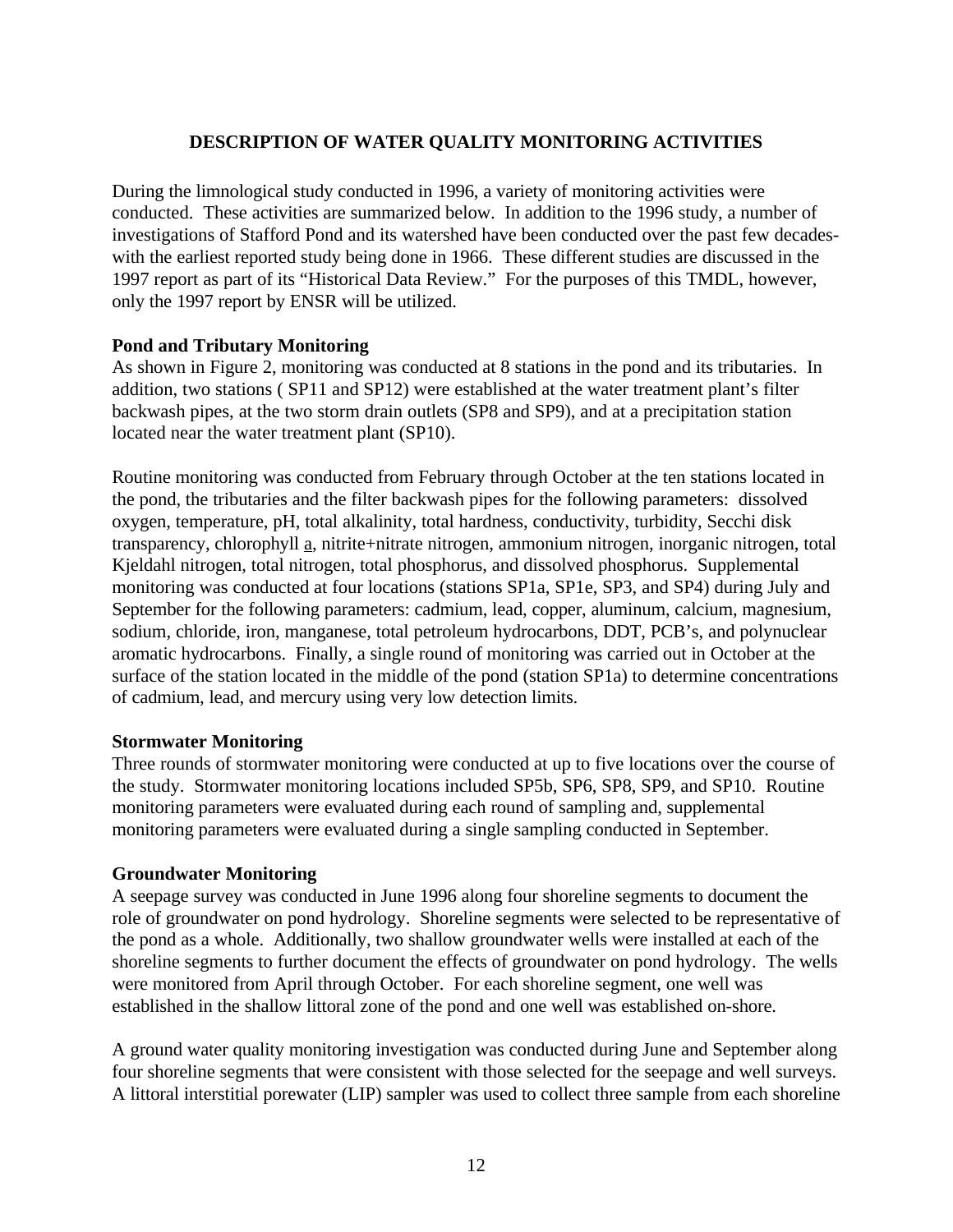segment which were later composited into a single sample per segment. Parameters evaluated included nitrite+nitrate nitrogen, ammonium nitrogen, dissolved phosphorus, dissolved iron, and dissolved manganese.

## **Benthic Monitoring**

In March, May and July, benthic sediments were collected at three in-pond locations with the aid of an Ekman dredge. Parameters evaluated included grain size analysis, total organic carbon, solids content, total phosphorus, total Kjeldahl nitrogen, total metals (Cd, Cu, Pb, Al, Fe, Mn, Ca), total petroleum hydrocarbons, DDT, PCB's, and polynuclear aromatic hydrocarbons.

## **Biological Monitoring**

Water samples collected during routine and stormwater monitoring were analyzed for fecal coliform and fecal streptococcus bacteria. Phytoplankton samples were collected every month from February through October at sampling stations in the middle of the pond and at the water treatment plant intake. Cell counts were converted to biomass based on size and species-specific relationships. Chlorophyll a measurements were also made of the same samples. Zooplankton samples were collected during spring, summer and late summer at the sample station in the middle of the pond. Organism counts were converted to biomass based on size and species-specific relationships.

The aquatic vascular plant community of Stafford Pond was surveyed in June and August. During the June survey, a boat and diver equipped with snorkeling gear were used to map species composition and plant density throughout the pond. The August survey was less intense and basically consisted of cruising the shoreline in a boat and documenting any large changes in the plant community.

The fish community in Stafford Pond was determined by reviewing information provided by the Rhode Island Department of Environmental Management, Division of Fish and Wildlife. Additionally, a seining and gill netting survey was conducted during the month of October as a supplement to this information. Fish were identified, examined for external anomalies, enumerated, measured (millimeters), weighed (grams), and released.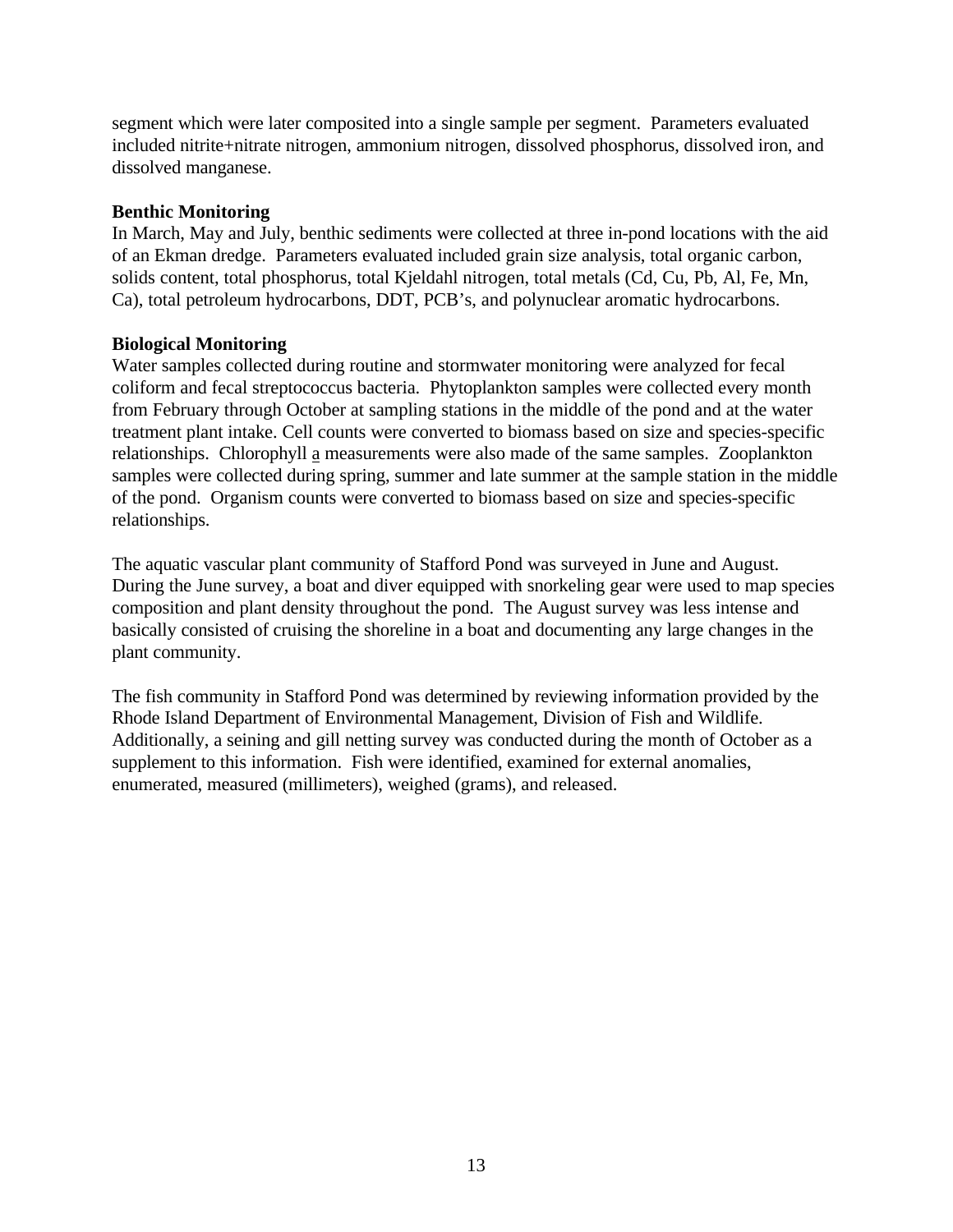# **WATER QUALITY CHARACTERIZATION**

The findings of the 1996 limnological investigation that are especially pertinent to the "hypoxia, nutrients, and excess algal growth" impairments, which were the basis for Stafford Pond being placed on the 1998 303(d) list, are summarized below.

#### **Pond and Tributary Monitoring Results**

The routine chemical monitoring resulted in the following findings. As shown in Table 2, low levels of dissolved oxygen were recorded in the bottom two meters of the pond, primarily during the summer months. Results of other routine water quality monitoring are shown in Table 3. Total alkalinity, total hardness, and conductivity were low at all sites, except for the station just downstream of the dairy farm. Higher values at this site appear to be a result of inputs from the farm. Values of inorganic and total nitrogen were low at all sites except for the station downstream of the farm, where concentrations were high.

Average Secchi transparency and chlorophyll a concentrations were both indicative of eutrophic conditions in the pond. Chlorophyll a is a green plant pigment essential to photosynthesis. Measuring the concentration of chlorophyll a is a useful indicator of a waterbody's trophic state or degree of nutrient enrichment. Values in Stafford Pond ranged from 2 to 118 ug/L, with a mean of 22 ug/L at SP-1a and 16 ug/L at SP-4. Higher concentrations predominated during late summer and early fall, when algal blooms were common. In general, values exceeding 10 ug/L are characteristic of eutrophic conditions. Average concentrations exceeded this threshold at both sampling locations, and summer values were consistently above this threshold.

Concentrations of total phosphorus were generally elevated (greater than 0.025 mg/l) and indicative of eutrophic conditions at all sampling stations, except for those at the water treatment backwash pipes. Average total phosphorus concentrations were exceedingly high (greater than 0.1 mg/l) at the stations located downstream of the dairy farm. The total nitrogen:total phosphorus ratio in Stafford Pond was greater than 15:1, indicating that phosphorus is most likely the limiting nutrient for plant growth in this system, although light is probably the most critical limiting factor much of the time.

#### **Stormwater Monitoring Results**

The results of the stormwater monitoring are shown in Table 4. The most salient results are as follows. Average wet weather concentrations of total phosphorus were high (>0.05 mg/L) at all sites except SP10 (precipitation). The highest concentrations were recorded at SP5b. The dissolved phosphorus fraction was typically higher than the particulate phosphorus fraction at most of the stormwater sampling locations.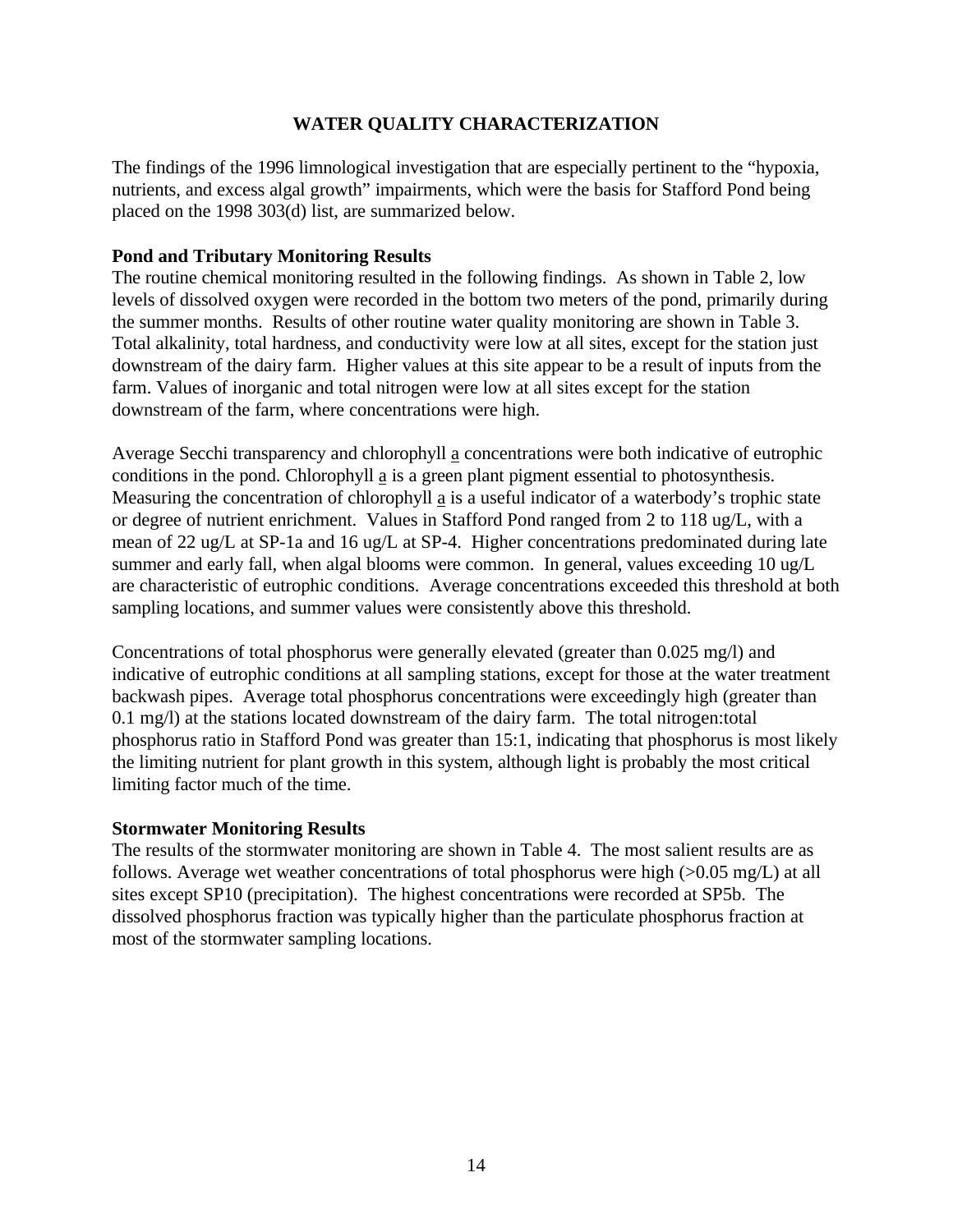| Table 2. Dissolved Oxygen/Temperature Profiles at the Deep Hole Sampling Location (SP1)                                            |      |      |      |      |      |      |      |      |        |  |
|------------------------------------------------------------------------------------------------------------------------------------|------|------|------|------|------|------|------|------|--------|--|
| in Stafford Pond (1996)                                                                                                            |      |      |      |      |      |      |      |      |        |  |
| Depth (m)<br>$\boldsymbol{0}$<br>5<br>$\overline{\mathbf{4}}$<br>6<br>$\overline{7}$<br>7.5<br>$\mathbf{1}$<br>$\overline{2}$<br>3 |      |      |      |      |      |      |      |      |        |  |
| $21$ -Feb                                                                                                                          |      |      |      |      |      |      |      |      |        |  |
| <b>Dissolved</b><br>Oxygen                                                                                                         | 14.7 | 16.7 | 18.0 | 18.2 | 18.0 | 17.0 | 14.2 | 11.9 |        |  |
| Temperature                                                                                                                        | 1.9  | 2.4  | 2.5  | 2.5  | 2.5  | 2.7  | 3.0  | 3.1  |        |  |
| 19-Mar                                                                                                                             |      |      |      |      |      |      |      |      |        |  |
| <b>Dissolved</b><br>Oxygen                                                                                                         | 11.4 | 9.9  | 9.3  | 8.8  | 8.6  | 8.5  | 8.5  | 8.7  |        |  |
| Temperature                                                                                                                        | 3.9  | 3.8  | 3.9  | 3.8  | 3.8  | 3.8  | 3.8  | 3.8  |        |  |
| $17-Apr$                                                                                                                           |      |      |      |      |      |      |      |      |        |  |
| <b>Dissolved</b><br>Oxygen                                                                                                         | 12.4 | 13.2 | 13.4 | 13.3 | 13.0 | 12.8 | 12.7 | 12.3 | 4.4    |  |
| Temperature                                                                                                                        | 6.9  | 6.9  | 6.9  | 6.9  | 6.9  | 6.9  | 6.8  | 6.8  | 6.8    |  |
| $14$ -May                                                                                                                          |      |      |      |      |      |      |      |      |        |  |
| <b>Dissolved</b><br>Oxygen                                                                                                         | 9.2  | 9.7  | 10.1 | 10.2 | 10.0 | 9.8  | 8.9  | 8.0  | 7.3    |  |
| Temperature                                                                                                                        | 14.6 | 14.3 | 14.2 | 14.1 | 13.7 | 13.5 | 13.4 | 13.4 | $13.2$ |  |
| $29$ -May                                                                                                                          |      |      |      |      |      |      |      |      |        |  |
| <b>Dissolved</b><br>Oxygen                                                                                                         | 9.7  | 9.9  | 9.8  | 9.0  | 8.3  | 8.2  | 6.1  | 5.2  | 4.1    |  |
| Temperature                                                                                                                        | 17.8 | 17.8 | 17.7 | 17.6 | 17.5 | 16.8 | 15.3 | 15.0 | 14.7   |  |
| $10 - Jun$                                                                                                                         |      |      |      |      |      |      |      |      |        |  |
| <b>Dissolved</b><br>Oxygen                                                                                                         | 8.9  | 9.0  | 9.3  | 9.4  | 9.2  | 8.0  | 6.2  | 4.5  |        |  |
| Temperature                                                                                                                        | 22.5 | 22.5 | 21.0 | 20.7 | 20.2 | 19.1 | 18.3 | 17.8 |        |  |
| $27 - Jun$                                                                                                                         |      |      |      |      |      |      |      |      |        |  |
| <b>Dissolved</b><br>Oxygen                                                                                                         | 8.6  | 8.7  | 8.5  | 8.4  | 8.2  | 7.8  | 3.9  | 1.0  |        |  |
| Temperature                                                                                                                        | 22.5 | 22.4 | 22.0 | 21.9 | 21.6 | 21.3 | 20.1 | 18.7 |        |  |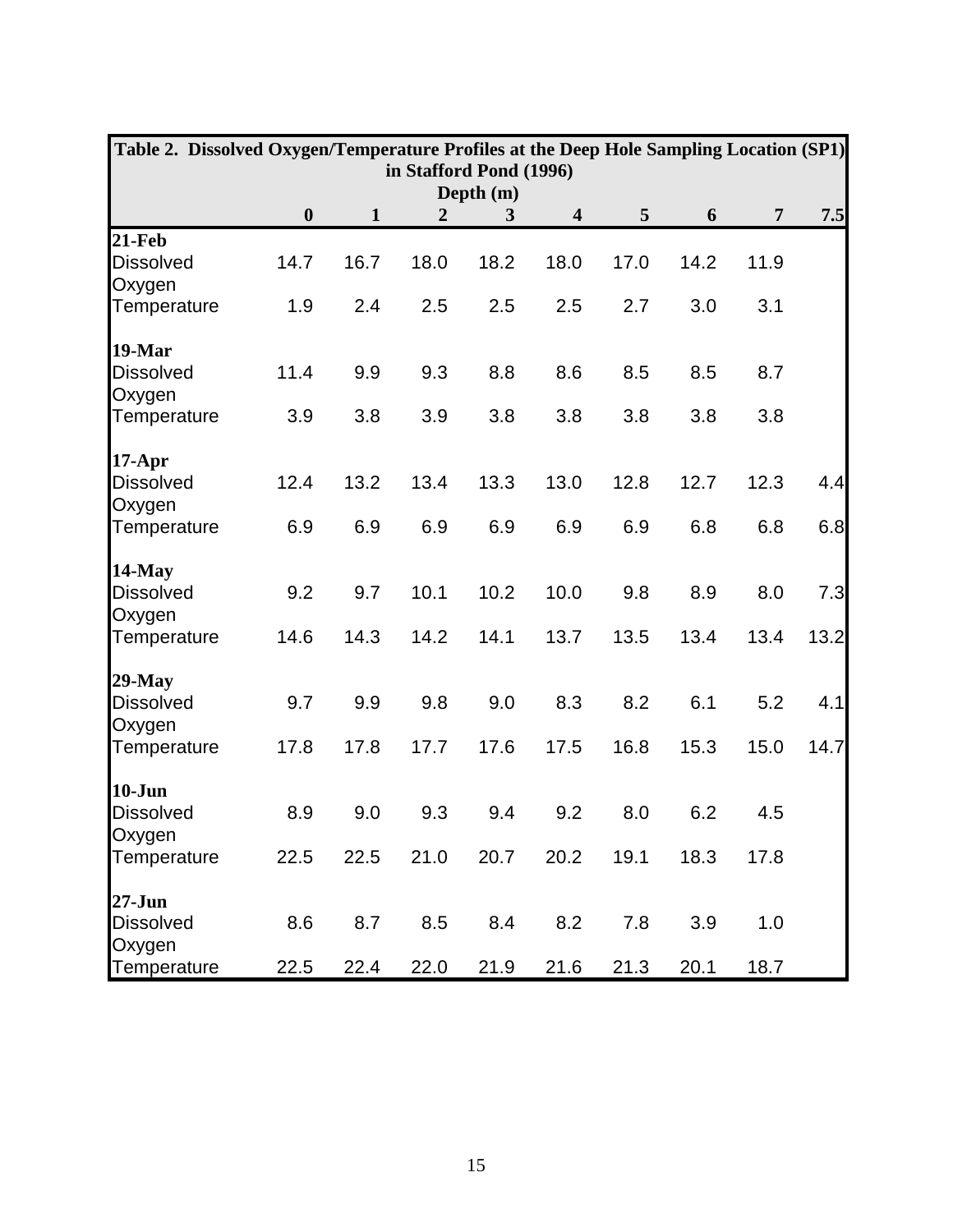|                            |                  |              |                  | Table 2. - Continued |                         |                 |      |                |      |  |
|----------------------------|------------------|--------------|------------------|----------------------|-------------------------|-----------------|------|----------------|------|--|
| Depth (m)                  |                  |              |                  |                      |                         |                 |      |                |      |  |
|                            | $\boldsymbol{0}$ | $\mathbf{1}$ | $\boldsymbol{2}$ | $\mathbf{3}$         | $\overline{\mathbf{4}}$ | $5\overline{)}$ | 6    | $\overline{7}$ | 7.5  |  |
| $17-Jul$                   |                  |              |                  |                      |                         |                 |      |                |      |  |
| <b>Dissolved</b>           | 8.6              | 8.6          | 8.5              | 7.9                  | 7.5                     | 6.8             | 5.8  | 2.3            |      |  |
| Oxygen                     |                  |              |                  |                      |                         |                 |      |                |      |  |
| Temperature                | 25.4             | 25.1         | 24.7             | 23.9                 | 23.1                    | 22.8            | 22.5 | 22.5           |      |  |
| 30-Jul                     |                  |              |                  |                      |                         |                 |      |                |      |  |
| <b>Dissolved</b><br>Oxygen | 9.7              | 9.7          | 9.7              | 9.3                  | 8.6                     | 6.1             | 4.5  | 3.9            | 3.6  |  |
| Temperature                | 24.6             | 24.3         | 24.2             | 23.7                 | 23.4                    | 22.8            | 22.3 | 22.2           | 22.1 |  |
| 8-Aug                      |                  |              |                  |                      |                         |                 |      |                |      |  |
| <b>Dissolved</b>           | 9.3              | 9.3          | 9.3              | 9.3                  | 6.5                     | 4.8             | 3.9  | 2.2            | 1.0  |  |
| Oxygen                     |                  |              |                  |                      |                         |                 |      |                |      |  |
| Temperature                | 25.3             | 25.1         | 25.1             | 25.0                 | 23.1                    | 22.6            | 22.5 | 22.2           | 21.8 |  |
| $22$ -Aug                  |                  |              |                  |                      |                         |                 |      |                |      |  |
| <b>Dissolved</b>           | 8.0              | 8.2          | 7.6              | 7.1                  | 6.6                     | 5.7             | 4.5  | 2.5            | 1.6  |  |
| Oxygen                     |                  |              |                  |                      |                         |                 |      |                |      |  |
| Temperature                | 26.0             | 24.0         | 23.5             | 23.5                 | 23.5                    | 23.0            | 23.0 | 22.5           | 22.5 |  |
| 5-Sep                      |                  |              |                  |                      |                         |                 |      |                |      |  |
| <b>Dissolved</b>           | 11.4             | 12.0         | 10.2             | 9.2                  | 7.9                     | 7.1             | 6.4  | 4.9            | 4.5  |  |
| Oxygen                     |                  |              |                  |                      |                         |                 |      |                |      |  |
| Temperature                | 24.2             | 23.2         | 22.4             | 22.1                 | 21.8                    | 21.6            | 21.5 | 21.4           | 21.3 |  |
| <b>30-Sep</b>              |                  |              |                  |                      |                         |                 |      |                |      |  |
| <b>Dissolved</b>           | 8.7              | 8.4          | 8.5              | 8.6                  | 8.7                     | 8.6             | 8.2  | 7.8            | 4.8  |  |
| Oxygen                     |                  |              |                  |                      |                         |                 |      |                |      |  |
| Temperature                | 18.3             | 18.2         | 17.8             | 17.7                 | 17.6                    | 17.6            | 17.5 | 17.4           | 17.5 |  |
| $29-Oct$                   |                  |              |                  |                      |                         |                 |      |                |      |  |
| <b>Dissolved</b><br>Oxygen | 10.0             | 9.5          | 9.2              | 9.2                  | 9.3                     | 9.3             | 9.2  | 9.2            |      |  |
| Temperature                | 13.2             | 13.2         | 13.1             | 13.1                 | 13.2                    | 13.2            | 13.2 | 13.2           |      |  |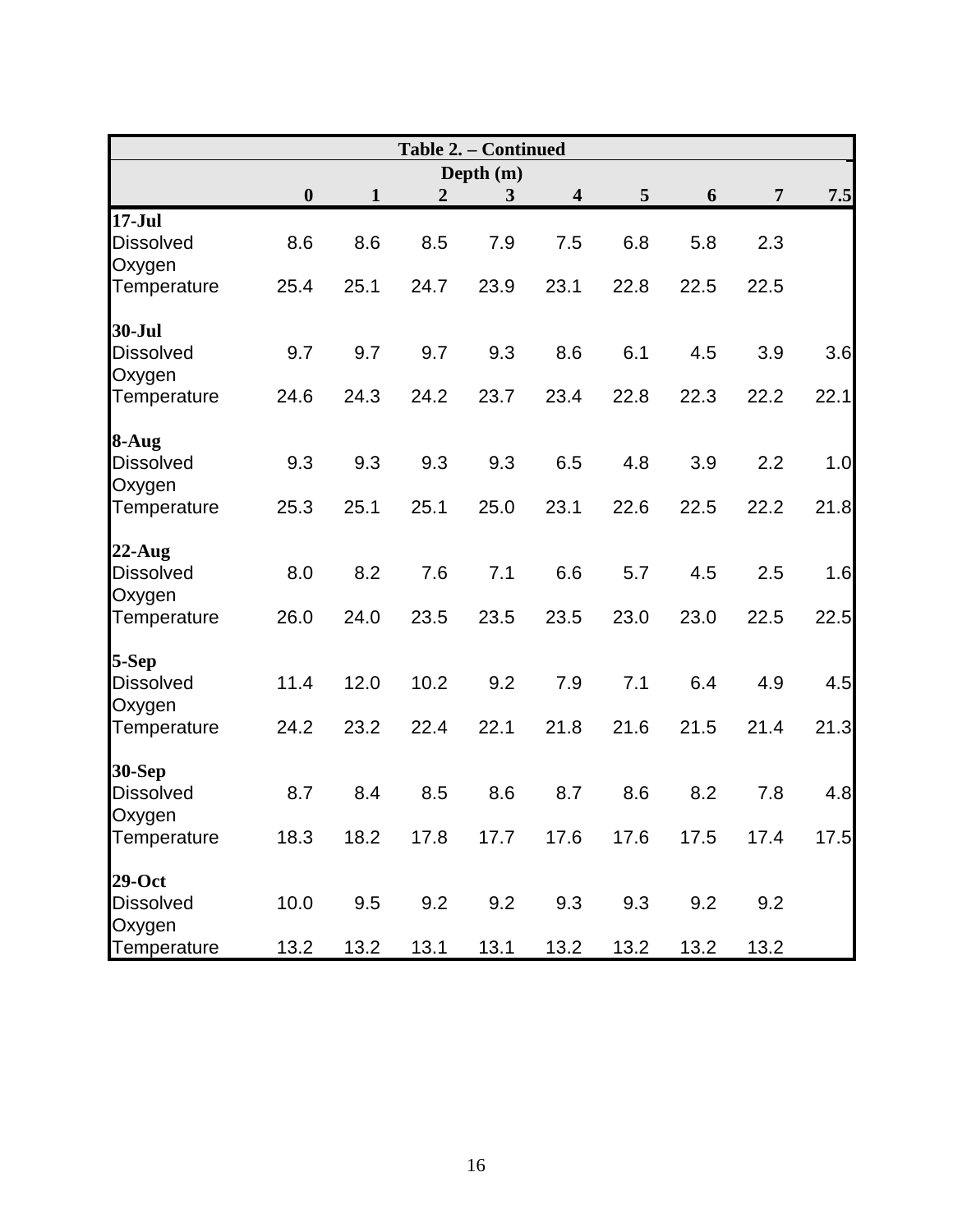|                             | Table 3. Results of 1996 Routine Water Quality Monitoring for Selected Parameters.<br><b>Sampling Locations</b> |                  |                   |                  |                   |                  |       |                          |                 |                |       |       |       |             |              |
|-----------------------------|-----------------------------------------------------------------------------------------------------------------|------------------|-------------------|------------------|-------------------|------------------|-------|--------------------------|-----------------|----------------|-------|-------|-------|-------------|--------------|
| <b>Parameter</b>            | <b>Units</b>                                                                                                    | SP <sub>1a</sub> | SP <sub>1</sub> b | SP <sub>1c</sub> | SP <sub>1</sub> d | SP <sub>1e</sub> | SP2   | SP3                      | SP <sub>4</sub> | SP5a           | SP5b  | SP6   | SP7   | <b>SP11</b> | <b>SP12</b>  |
| <b>Turbidity</b>            |                                                                                                                 |                  |                   |                  |                   |                  |       |                          |                 |                |       |       |       |             |              |
| number of samples (n)       |                                                                                                                 | 14               | $\overline{2}$    | 2                | 2                 | 14               | 2     | 5                        | 14              | $\overline{2}$ | 10    | 10    |       |             | $\mathbf{1}$ |
| Mean                        | <b>NTU</b>                                                                                                      | 4.2              | 15.5              | 3.6              | 2.6               | 2.1              |       | 5.6                      | 2.8             | 1.4            | 5.8   | 0.8   |       | 0.6         | 0.4          |
| Minimum                     | <b>NTU</b>                                                                                                      | 0.8              | 1.5               | 1.5              | 2.2               | 0.6              | 0.6   | 0.7                      | 0.7             | 1.3            | 1.3   | 0.4   |       | 0.6         | 0.4          |
| Maximum                     | <b>NTU</b>                                                                                                      | 21               | 29.5              | 5.7              | 3                 | 6.8              | 1.3   | 19.5                     | 6.2             | 1.4            | 18.3  | 1.7   |       | 0.6         | 0.4          |
| <b>Secchi Transparency</b>  |                                                                                                                 |                  |                   |                  |                   |                  |       |                          |                 |                |       |       |       |             |              |
| number of samples (n)       |                                                                                                                 | 13               |                   |                  |                   |                  |       |                          |                 |                |       |       |       |             |              |
| Mean                        | M                                                                                                               | 1.5              |                   |                  |                   |                  |       |                          |                 |                |       |       |       |             |              |
| Minimum                     | M                                                                                                               | 0.5              |                   |                  |                   |                  |       |                          |                 |                |       |       |       |             |              |
| Maximum                     | M                                                                                                               | 2.9              |                   |                  |                   |                  |       |                          |                 |                |       |       |       |             |              |
| Chlorophyll a               |                                                                                                                 |                  |                   |                  |                   |                  |       |                          |                 |                |       |       |       |             |              |
| number of samples (n)       |                                                                                                                 | 14               |                   |                  |                   |                  |       |                          | 13              |                |       |       |       |             |              |
| Mean                        | $\text{ug}/\text{L}$                                                                                            | 22               |                   |                  |                   |                  |       |                          | 16              |                |       |       |       |             |              |
| Minimum                     | ug/L                                                                                                            | $\mathfrak{Z}$   |                   |                  |                   |                  |       |                          | $\overline{2}$  |                |       |       |       |             |              |
| Maximum                     | $u\text{g}/I$                                                                                                   | 118              |                   |                  |                   |                  |       |                          | 69              |                |       |       |       |             |              |
| <b>Total Phosphorus</b>     |                                                                                                                 |                  |                   |                  |                   |                  |       |                          |                 |                |       |       |       |             |              |
| number of samples (n)       |                                                                                                                 | 14               | $\overline{2}$    | $\overline{2}$   | $\overline{c}$    | 14               | 2     | 5                        | 14              | $\overline{2}$ | 10    | 10    | 10    |             | 1            |
| Mean                        | mg/L                                                                                                            | 0.036            | 0.045             | 0.044            | 0.039             | 0.053            | 0.036 | 0.054                    | 0.039           | 0.089          | 0.895 | 0.048 | 0.033 | 0.018       | 0.01         |
| Minimum                     | mg/I                                                                                                            | 0.019            | 0.042             | 0.039            | 0.031             | 0.027            | 0.03  | 0.032                    | 0.022           | 0.04           | 0.29  | 0.014 | 0.02  | 0.018       | 0.01         |
| Maximum                     | mg/L                                                                                                            | 0.053            | 0.047             | 0.049            | 0.046             | 0.097            | 0.042 | 0.13                     | 0.079           | 0.137          | 2.279 | 0.11  | 0.049 | 0.018       | 0.01         |
| <b>Dissolved Phosphorus</b> |                                                                                                                 |                  |                   |                  |                   |                  |       |                          |                 |                |       |       |       |             |              |
| number of samples (n)       |                                                                                                                 | 12               |                   |                  |                   | 12               | 2     | $\overline{\mathcal{A}}$ | 12              | $\overline{c}$ | 9     | 9     | 9     |             | $\mathbf{1}$ |
| Mean                        | mg/I                                                                                                            | 0.023            | 0.037             | 0.038            | 0.017             | 0.033            | 0.023 | 0.038                    | 0.027           | 0.065          | 0.618 | 0.038 | 0.024 | 0.005       | 0.005        |
| Minimum                     | $m\Omega/L$                                                                                                     | 0.009            | 0.037             | 0.038            | 0.017             | 0.017            | 0.015 | 0.024                    | 0.01            | 0.02           | 0.01  | 0.014 | 0.01  | 0.005       | 0.005        |
| Maximum                     | mg/L                                                                                                            | 0.046            | 0.037             | 0.038            | 0.017             | 0.081            | 0.03  | 0.055                    | 0.045           | 0.109          | 1.9   | 0.075 | 0.044 | 0.005       | 0.005        |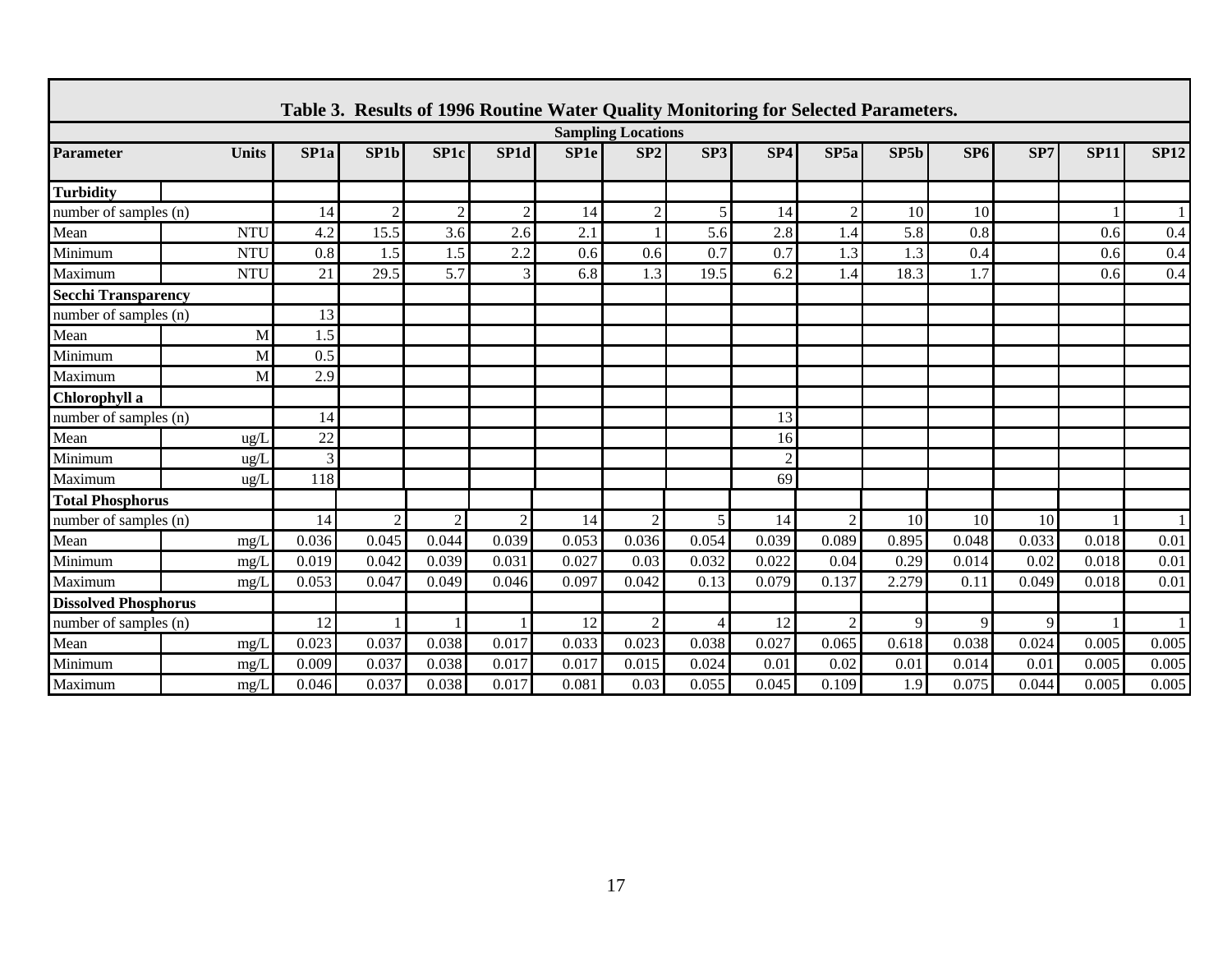| Table 4. Results of 1996 Storm Water Monitoring for Selected Parameters. |              |       |                           |                    |                 |                |  |  |  |  |
|--------------------------------------------------------------------------|--------------|-------|---------------------------|--------------------|-----------------|----------------|--|--|--|--|
|                                                                          |              |       |                           |                    |                 |                |  |  |  |  |
|                                                                          |              |       | <b>Sampling Locations</b> |                    |                 |                |  |  |  |  |
| <b>Parameter</b>                                                         | <b>Units</b> | SP5b  | SP <sub>6</sub>           | SP <sub>8</sub>    | SP <sub>9</sub> | <b>SP10</b>    |  |  |  |  |
| Conductivity                                                             |              |       |                           |                    |                 |                |  |  |  |  |
| number of samples $(n)$                                                  |              | 3     | 3                         | $\mathfrak{D}$     | 3               | $\overline{3}$ |  |  |  |  |
| Mean                                                                     | umhos/cm     | 280   | 77                        | 150                | 7800            | $22\,$         |  |  |  |  |
| Minimum                                                                  | umhos/cm     | 250   | 50                        | 110                | 120             | 5              |  |  |  |  |
| Maximum                                                                  | umhos/cm     | 310   | 90                        | 190                | 23000           | 40             |  |  |  |  |
| <b>Turbidity</b>                                                         |              |       |                           |                    |                 |                |  |  |  |  |
| number of samples $(n)$                                                  |              | 3     | 3                         | $\mathfrak{D}_{1}$ | 3               | $\mathfrak{Z}$ |  |  |  |  |
| Mean                                                                     | <b>NTU</b>   | 18.0  | 2.5                       | 8.0                | 8.7             | 0.7            |  |  |  |  |
| Minimum                                                                  | <b>NTU</b>   | 5.1   | 1.0                       | 5.2                | 8.1             | $0.2\,$        |  |  |  |  |
| Maximum                                                                  | <b>NTU</b>   | 39.0  | 4.9                       | 10.8               | 9.9             | 1.1            |  |  |  |  |
| <b>Total Phosphorus</b>                                                  |              |       |                           |                    |                 |                |  |  |  |  |
| number of samples $(n)$                                                  |              | 3     | 3                         | $\mathfrak{D}$     | 3               | $\overline{3}$ |  |  |  |  |
| Mean                                                                     | mg/L         | 2.354 | 0.052                     | 0.133              | 0.184           | 0.025          |  |  |  |  |
| Minimum                                                                  | $mg/L$       | 0.822 | 0.019                     | 0.075              | 0.126           | 0.016          |  |  |  |  |
| Maximum                                                                  | mg/L         | 3.170 | 0.073                     | 0.190              | 0.294           | 0.043          |  |  |  |  |
| <b>Dissolved Phosphorus</b>                                              |              |       |                           |                    |                 |                |  |  |  |  |
| number of samples $(n)$                                                  |              | 3     | 3                         | $\mathfrak{D}$     | 3               | $\overline{3}$ |  |  |  |  |
| Mean                                                                     | mg/L         | 1.847 | 0.044                     | 0.112              | 0.072           | 0.017          |  |  |  |  |
| Minimum                                                                  | mg/L         | 0.632 | 0.019                     | 0.074              | 0.027           | 0.015          |  |  |  |  |
| Maximum                                                                  | mg/L         | 2.700 | 0.058                     | 0.150              | 0.097           | 0.020          |  |  |  |  |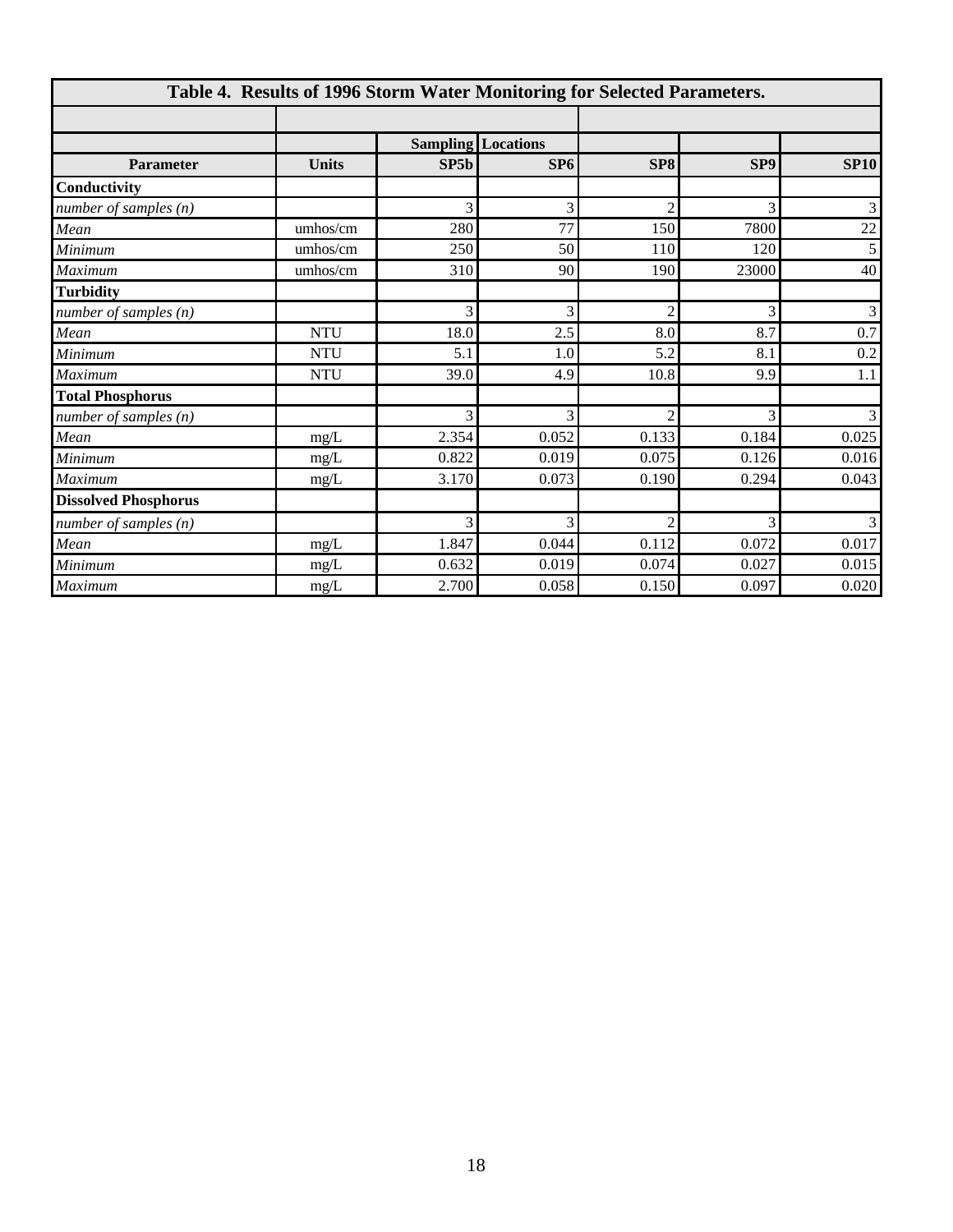#### **Groundwater Monitoring Results**

As shown in Table 5, dissolved phosphorus concentrations were elevated along all four shoreline segments, but concurrently elevated iron levels minimize the availability of this phosphorus. Only in the southwest segment was there any potentially significant phosphorus input, and low flows limit the magnitude of this input.

## **Benthic Monitoring Results**

Sediments in the main body of the pond and near the northern tributary were mucky, whereas sediments near the boat launch were sandy. Organic carbon content was especially high near the mouth of the northern tributary, most likely a direct result of inputs from the upstream dairy farm. Total phosphorus concentrations were high in this area and low at the remaining sites. TKN was low near the boat launch, moderate in the main body of the pond, and high at the mouth of the northern tributary.

## **Biological Monitoring Results**

Results of bacteria monitoring in surface waters at Stafford Pond revealed that concentrations recorded during dry weather were generally low (<100/100 ml) at all sites except SP5b, downstream of the dairy far, where values were consistently high (>500/100 ml). Values recorded during wet weather ranged from low to high, with the highest at SP5b and SP9.

Phytoplankton exhibited spring and late summer peaks, with the diatom *Asterionella* dominating the spring bloom and the bluegreen *Aphanizomenon* dominating the summer bloom. A traditional temperate zone successional pattern was exhibited, interrupted only by reduction of biomass and delay of bluegreen dominance by two early summer copper treatments.

Zooplankton included few forms and low to moderate biomass, but the presence of large bodied *Daphnia* suggests some potential for both grazing control of algae and desirable food for planktivorous fish. The *Daphnia* population crashed in August, however, probably from a combination of predation pressure and poor food quality. Zooplankton size distribution suggested either a balanced fish size structure or a tendency toward older, larger fish; further investigation into the stability of the fish community is warranted.

Results of the aquatic vascular plant surveys revealed that rooted plant growth was minimal in Stafford Pond. Rooted plants only grew near the periphery of the pond and plant densities did not exceed 25 percent. Only seven taxa of aquatic vascular plants were documented in the pond. All seven taxa are native to New England and only one is sometimes considered a nuisance. Rocky substrate in shallow areas is expected to minimize rooted plant growths even in the absence of the current light limitation induced by algal blooms.

The fish community of Stafford Pond is typical of many warm water New England lakes. A gill net and seine survey captured trout, bluegills, yellow perch and white perch, with the latter two species most abundant. Although condition factors were at least average, lack of multiple size classes suggests possible recruitment problems and instability.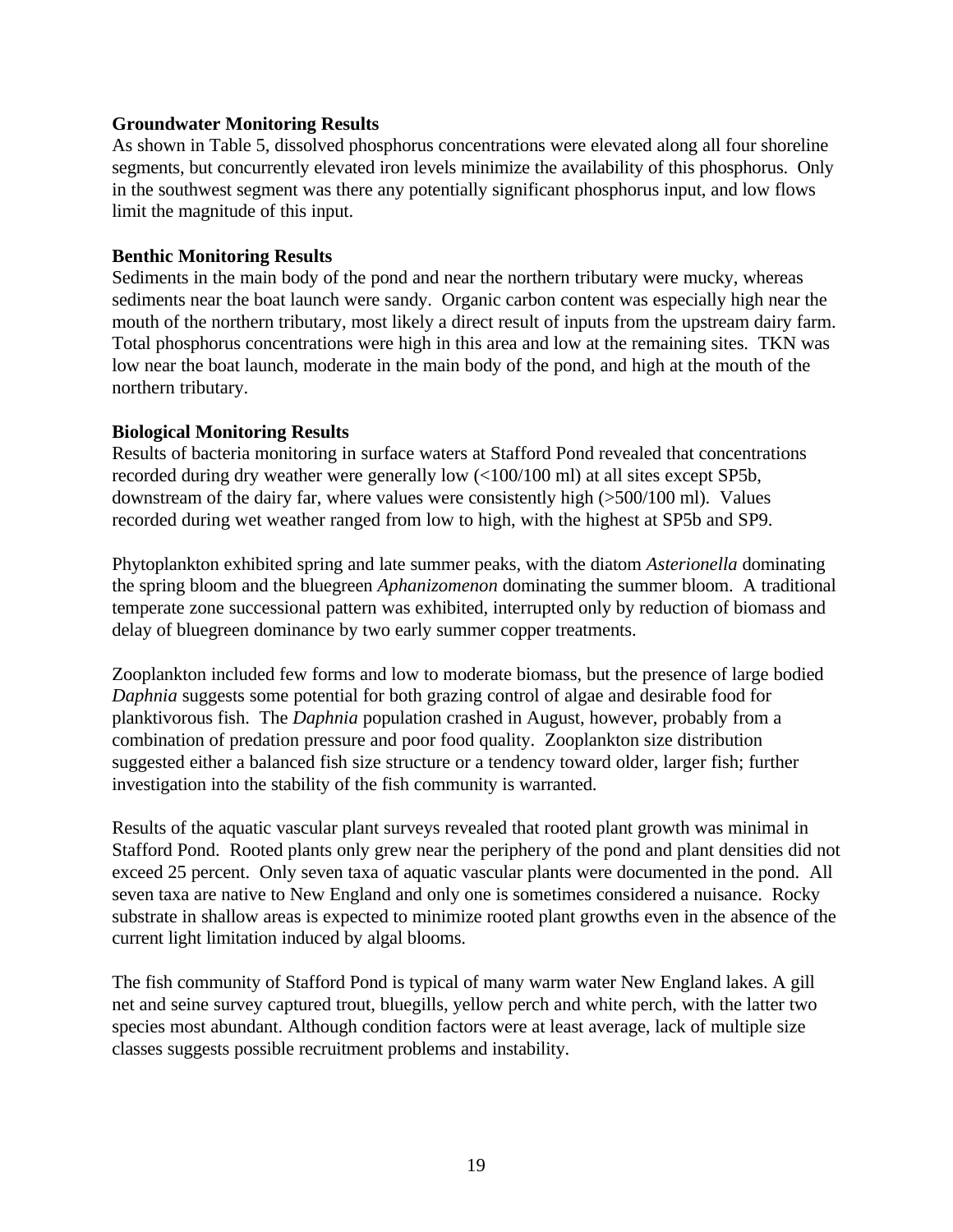| <b>Results VI 1770 MIVILLUMATEI</b><br><b>Monitoring for Selected Parameters</b> |                                               |       |  |  |  |  |  |  |  |
|----------------------------------------------------------------------------------|-----------------------------------------------|-------|--|--|--|--|--|--|--|
| <b>Sample Site</b>                                                               | <b>Dissolved</b><br><b>Phosphorus</b><br>mg/L |       |  |  |  |  |  |  |  |
|                                                                                  |                                               |       |  |  |  |  |  |  |  |
| Southeast                                                                        | $10$ -Jun                                     | 0.210 |  |  |  |  |  |  |  |
| Southwest                                                                        | $10$ -Jun                                     | 0.048 |  |  |  |  |  |  |  |
| Northeast                                                                        | $10$ -Jun                                     | 0.090 |  |  |  |  |  |  |  |
| Northwest                                                                        | $10$ -Jun                                     | 0.047 |  |  |  |  |  |  |  |
|                                                                                  |                                               |       |  |  |  |  |  |  |  |
| Southeast                                                                        | $22$ -Aug                                     | 0.300 |  |  |  |  |  |  |  |
| Southwest                                                                        | $22$ -Aug                                     | 0.180 |  |  |  |  |  |  |  |
| Northeast                                                                        | $22$ -Aug                                     | 0.074 |  |  |  |  |  |  |  |
| Northwest                                                                        | $22$ -Aug                                     | 0.061 |  |  |  |  |  |  |  |

|  | Table 5.Results of 1996 Groundwater       |
|--|-------------------------------------------|
|  | <b>Monitoring for Selected Parameters</b> |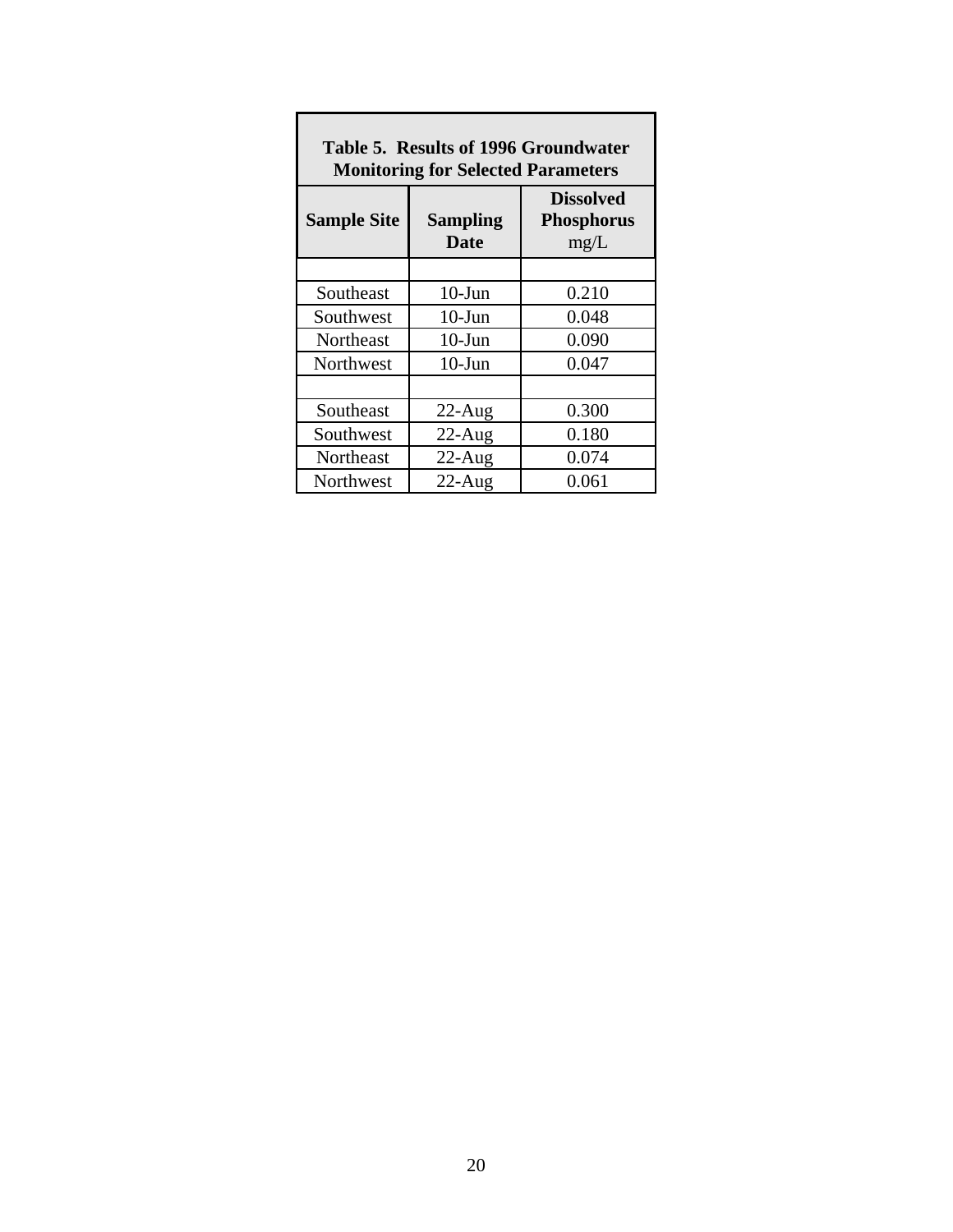# **WATER QUALITY IMPAIRMENT**

The 1996 limnological investigation documents that the primary problem affecting Stafford Pond is an overabundance of algae caused by elevated levels of phosphorus. In addition, the study found violations of water quality criteria for both dissolved oxygen and total phosphorus. This section characterizes the water quality impairments in Stafford Pond and describes specific violations of designated uses and water quality criteria found in the State's Water Quality Regulations.

## **Negative Impacts on Designated Uses**

The 1996 study found that the presence of the algal blooms diminishes the value of the pond for virtually all of its designated uses, including water supply, recreation, aesthetic enjoyment, and habitat. These negative impacts are summarized below.

**Water Supply Impacts.** A general decline in water quality has also been noted by employees of the SBFD water treatment facility. Prior to 1991, algal blooms were rather sporadic. During the past five years, the frequency and intensity of algal blooms has increased. Three algal taxa have been responsible for most of the bloom conditions. These taxa include *Anabaena*, *Aphanizomenon, and Asterionella*. The first two are Cyanophytes (bluegreen algae), while the last is a Bacillariophyte (diatom). The algal blooms have caused taste and odor problems and forced SBFD to upgrade its water treatment practices.

**Fishing and Fishery Impacts.** Depending upon how the situation is viewed, present conditions in the pond can either be positive or negative regarding fishing and fisheries. One school of thought holds that nutrient enrichment means greater production and biomass and thus more and bigger fish, suggesting that conditions in Stafford Pond may be favorable. However, nutrient enrichment in the case of Stafford Pond is excessive and has many potential negative impacts on fishing and fisheries.

Excessive nutrient loading is directly related to a high degree of decomposition on the pond bottom. During the summer of 1996, it was noted that stratification and decomposition of organic matter created an oxygen deficit in the bottom two meters of the pond, and this zone could increase in volume during a drier, calmer summer. This area of the pond is crucial habitat for cold water species such as trout as they seek refuge from the warmer upper waters during summer. Additionally, increased nutrient enrichment has resulted in an accumulation of oxygendemanding organic muck in the pond, thus reducing usable habitat for many invertebrate species and potentially reducing spawning habitat for a self sustaining population of smallmouth bass. Frequent algal blooms can create physical or chemical stress on fish, including irritation and clogging of gill membranes. Finally, frequent algal blooms associated with excessive nutrient enrichment are aesthetically unpleasant to most lake users, including anglers.

Questions of quantity and quality must be considered in lake management for fish production. Greater productivity may not be desirable if it causes longer term instability or if qualitative aspects of the fishery (type and condition of fish) or fishing experience (sense of sight or smell)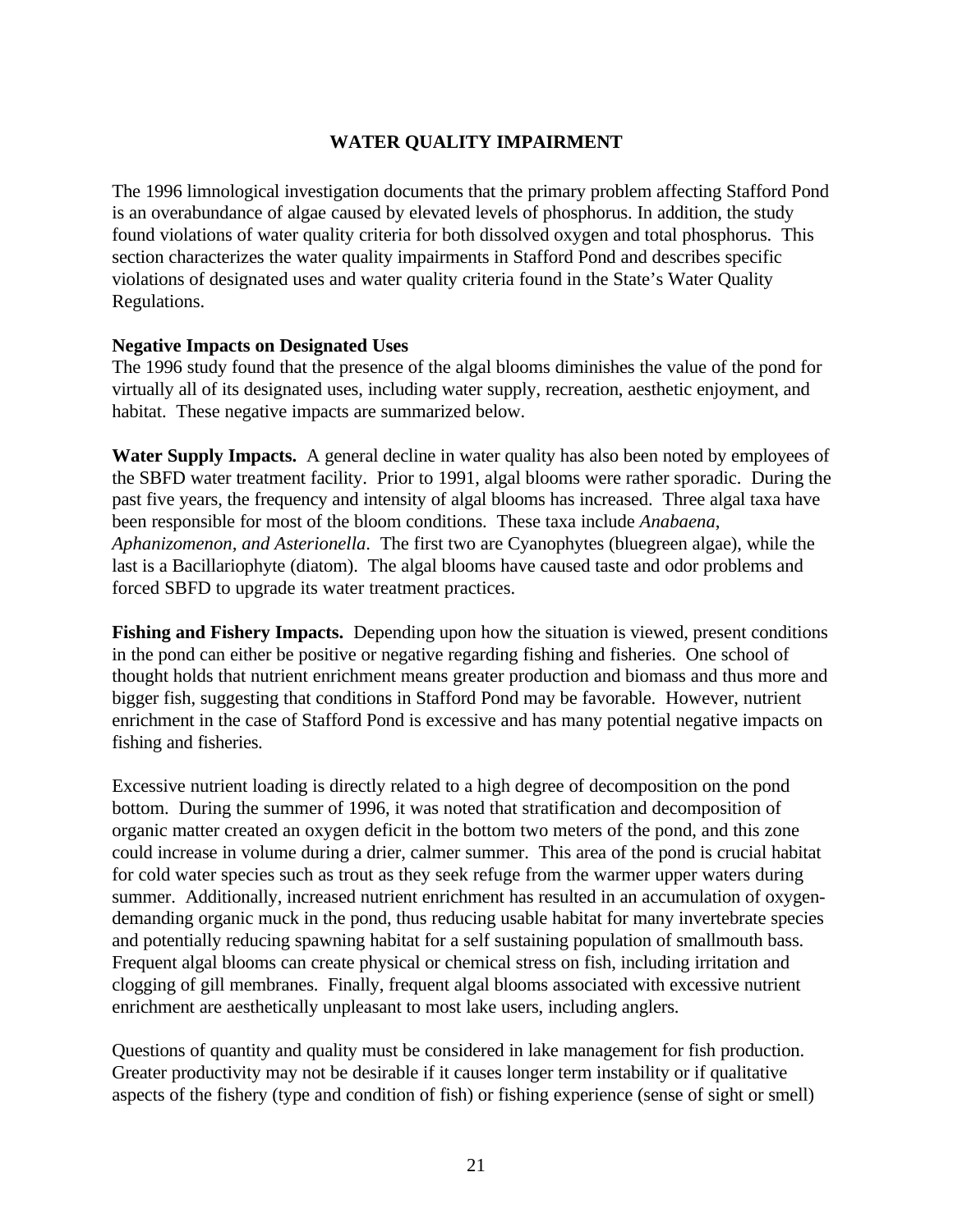are impaired. The eutrophication experienced by Stafford Pond does appear to have negative effects on stability, as evidenced by discontinuous size distributions for captured species, and on fishing, as demonstrated by angler dissatisfaction with pond appearance.

**Swimming and Related Contact Recreation Impacts.** Stafford Pond is currently categorized as a Class A waterbody by the State of Rhode Island (RIDEM 1997). Designated uses under the Class A category include both public water supply and primary contact recreation. However, the Rhode Island General Laws (46-14-1) prohibit swimming in public drinking water supplies. Yet it is known that some swimming does occur in Stafford Pond, primarily by waterfront residents. Present conditions in the pond are distinctly undesirable for swimming, especially during algal bloom conditions or anywhere in the vicinity of the northern tributary. Low clarity creates unsafe conditions during much of the swimming season.

**Aesthetic Impacts.** The primary remaining use of the pond is for aesthetic enjoyment. Aesthetic enjoyment and related passive uses are among those most impaired by summer algal blooms. Improvement for water supply purposes and aesthetic appeal are entirely consistent; no conflict exists.

## **Violations of Water Quality Criteria**

The primary water quality criteria being addressed by this TMDL are minimum standards for dissolved oxygen and total phosphorus. The violations of these standards are described below.

**Dissolved Oxygen.** Due to the fact that it is a cold water fish habitat, the State's Water Quality Regulations require that instantaneous dissolved oxygen concentrations in Stafford Pond be maintained at a minimum of at least 5 mg/l. As shown in Table 2, low levels of dissolved oxygen were recorded in the bottom two meters of the pond, primarily during the late summer months.

**Total Phosphorus.** The State's Water Quality Regulations state that "*Average Total Phosphorus shall not exceed 0.025 mg/l in any lake, pond, kettlehole, or reservoir, and average Total P in tributaries at the point where they enter such bodies of water shall not cause exceedance of this phosphorus criteria, except as naturally occurs…"* As shown in Table 2, the mean concentrations for Total Phosphorus in the in-lake stations, i.e. stations SP1 through SP7, range from a high of 0.895 mg/l at station SP5b downstream of the dairy farm to a low of 0.033 mg/l at station SP7 at the pond outlet. All of these concentrations are in violation of 0.025 mg/l criteria.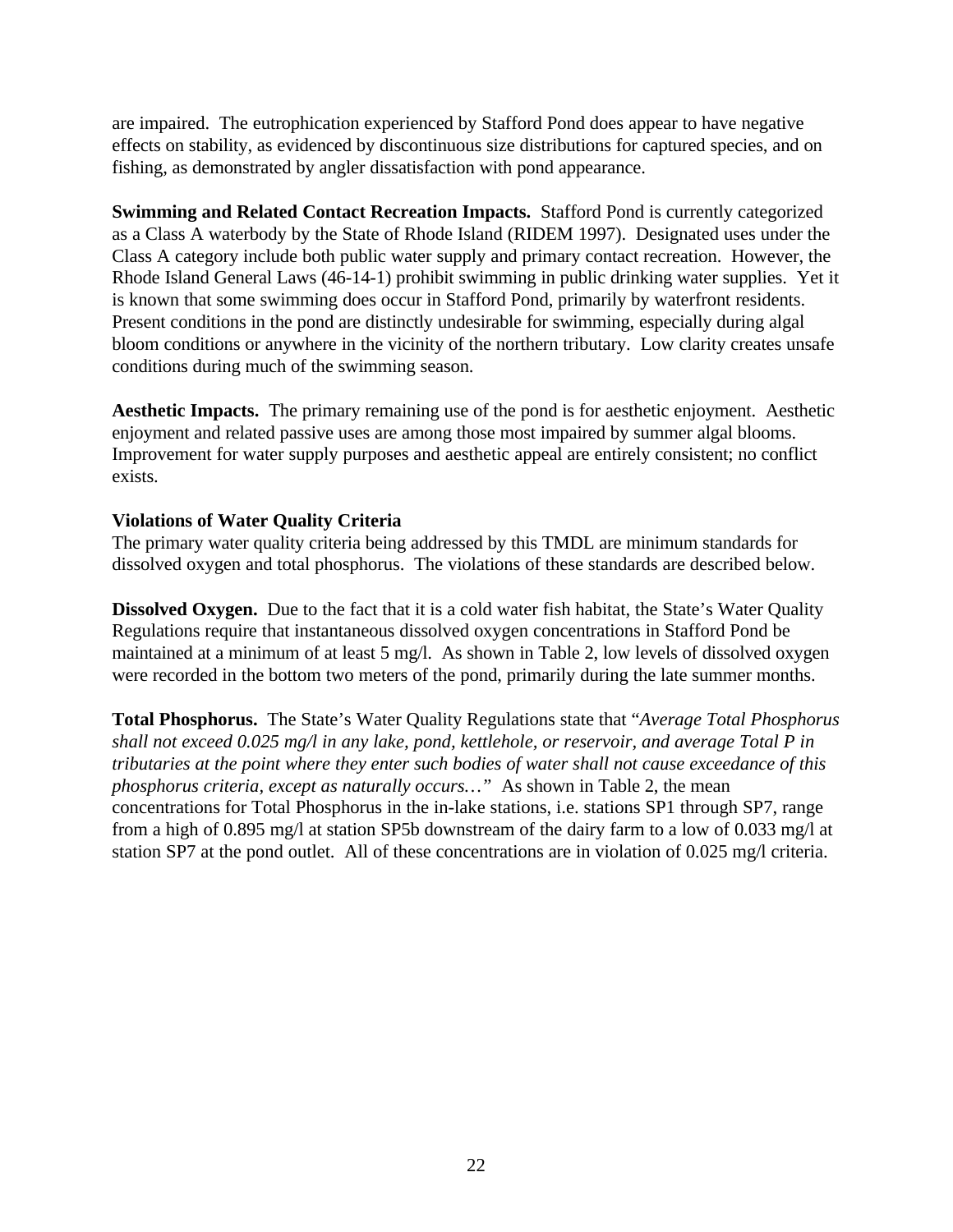## **TARGETED WATER QUALITY GOALS**

As verified by the 1996 study, the primary problem affecting Stafford Pond is an overabundance of algae caused by elevated levels of phosphorus. The presence of algal blooms diminishes the value of the pond for virtually all uses and leads to hypoxic conditions in the bottom waters of the pond in late summer months. Use as a water supply is made more expensive, recreational use is made less appealing, aesthetic enjoyment is impaired, and even habitat value is reduced.

There are no regulatory standards governing the precise target level of algal abundance, and the ideal level will vary depending upon a waterbody's management goals. Any decrease from current levels is likely to be viewed as an appropriate step, but once average chlorophyll (the green pigment involved in photosynthesis) drops below about 10 ug/L, fish production could be expected to decline. However, for purposes of water supply, the lower the algal abundance the better. As a chlorophyll level of 10 ug/L is not normally perceived by water suppliers as a significant problem, it is a reasonable initial target for algal abundance.

Unfortunately, algal biomass is not consistently correlated with chlorophyll concentration, as the biomass:chlorophyll ratio varies with algal composition. Bluegreen algae, otherwise known as cyanobacteria, have the highest biomass:chlorophyll ratio (up to 300:1), while diatoms have a more moderate ratio and green algae have among the lowest ratios (as low as 50:1). As a consequence, the type of algae present requires attention, in addition to the chlorophyll level. In Stafford Pond, diatoms dominate the spring algal blooms, while bluegreen algae dominate the summer blooms except for brief periods following copper treatments, when green algae appear most abundant.

Although 10 ug/l of chlorophyll, even if associated with bluegreen algae, is likely to cause only limited impairment of use, it would be far more desirable for water treatment, recreation, and habitat value if the algae were dominated by diatoms and green algae. Non-bluegreen algae would yield a lower biomass per unit of chlorophyll and be more easily handled in both the food web and water treatment process. Additionally, certain strains of the types of bluegreen algae found in Stafford Pond can produce and release toxins which can cause illness in human consumers. Consequently, the goal of restoring the pond should reflect both a reduction in chlorophyll level to 10 ug/l and a shift away from blue-green algae as the dominant algal division present during the summer.

In addition to the two goals described above, it is imperative that Stafford Pond also meet the State's Water Quality Criteria for average total phosphorus and instantaneous dissolved oxygen, set at 0.025 mg/l and 5.0 mg/l, respectively.

The overall objectives of the Stafford Pond TMDL are to restore the pond to a condition that supports its designated uses and to protect the pond from future degradation. More specifically, the targeted water quality goals for this TMDL are as follows:

- Reduce algal abundance, targeting a chlorophyll level of around 10 ug/l.
- Shift away from bluegreen algae as the dominant algal division in the summer.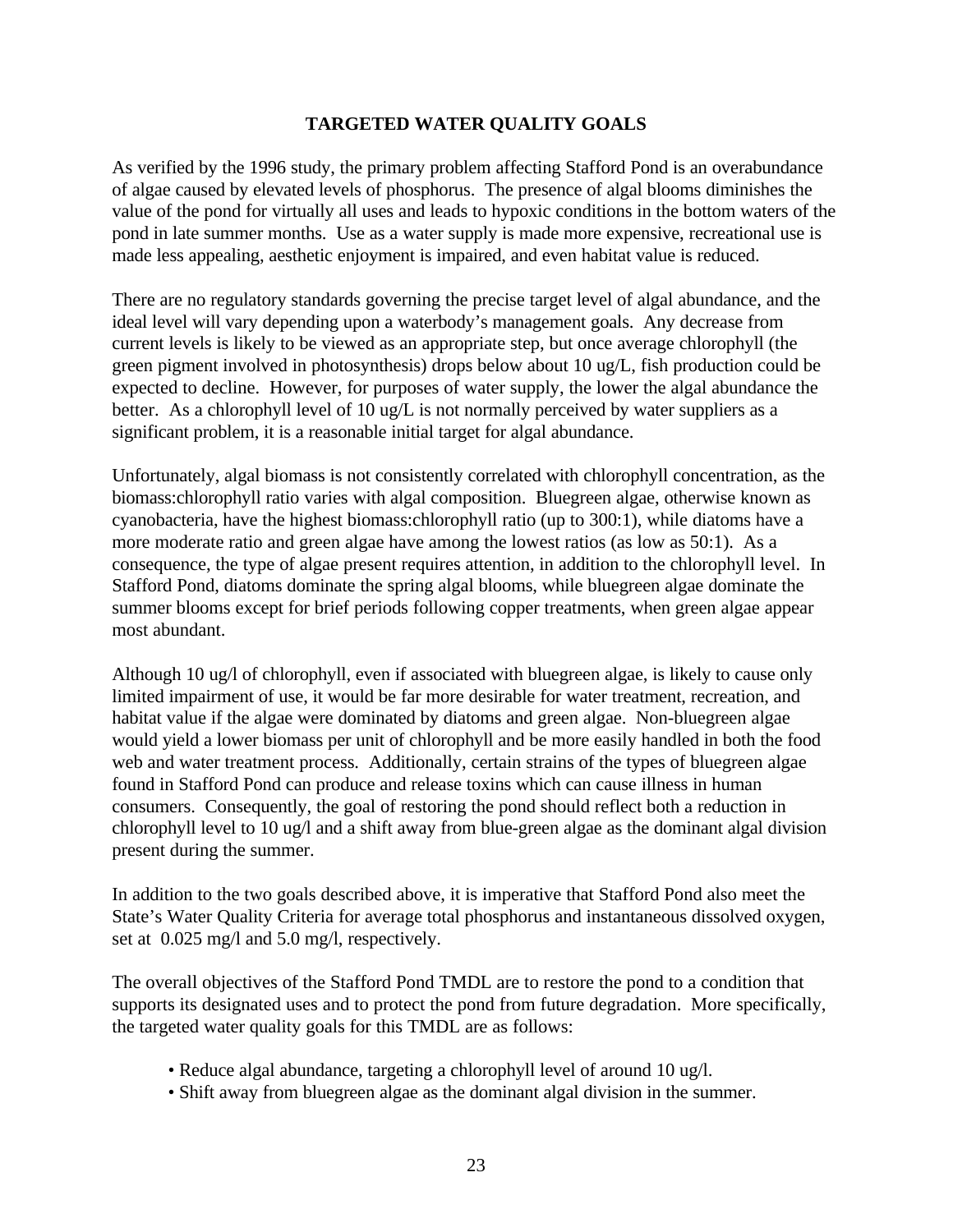- Reduce total phosphorus levels in the pond to an average level of 0.025 mg/l.
- Increase instantaneous dissolved oxygen levels in the pond to 5.0 mg/l.

It is quite possible to address all of these objectives more or less simultaneously. This is due to the fact that reducing phosphorus is the most effective way to control algal abundance, which would lead to improved dissolved oxygen levels and a shift away from dominance by bluegreen algae.Therefore, total phosphorus was chosen as the pollutant of concern for which this TMDL was developed. As discussed in the following section, reducing total phosphorus levels in the pond to 0.025 mg/l, the State's water quality standard, is projected to allow the pond to meet all four of the water quality goals outlined above.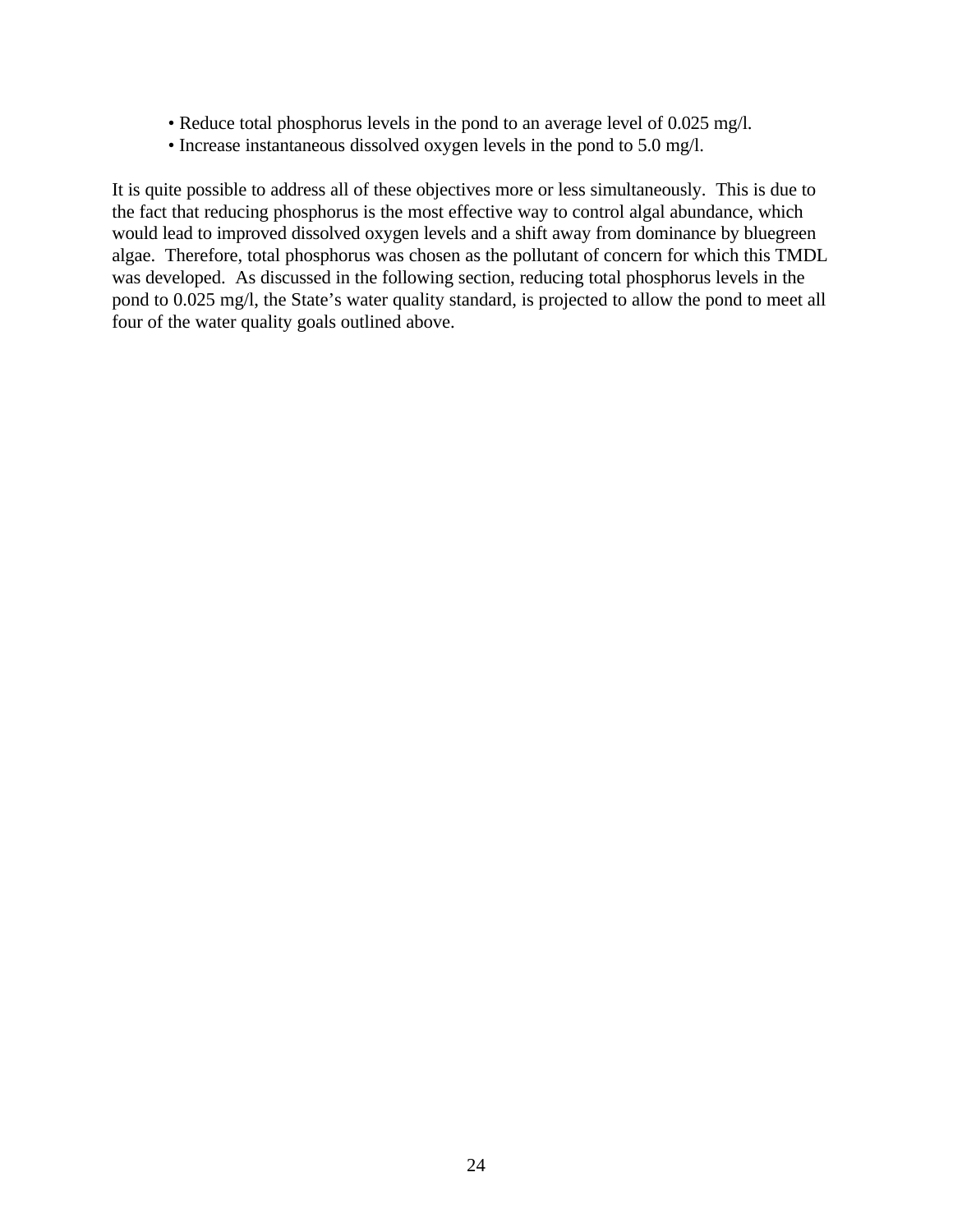### **TOTAL MAXIMUM DAILY LOAD AND ALLOCATIONS**

This section describes the TMDL load allocations that were developed for Stafford Pond. A brief description of the different allocations provided for in a TMDL is provided. Next, the different methods used to estimate current and projected phosphorus loadings are discussed.

## **Definition of a TMDL**

As defined by EPA regulations, a TMDL is the sum of the pollution loads allotted to point sources (i.e. waste load allocation) plus loads allotted to nonpoint sources, including natural background sources (i.e. load allocation) plus a margin of safety. The sum of all the loads is equal to the assimilative capacity of the waterbody such that applicable water quality standards are met.

Point sources include industries and municipal wastewater treatment plants that discharge to a waterbody. In the case of the Stafford Pond watershed, there are no significant point sources to consider. Nonpoint sources include stormwater runoff from urban and agricultural landuses, contributions from ground water, and deposition of pollutants from the air. Finally, the margin of safety accounts for the scientific uncertainty found in making these types of projections. Therefore, a TMDL can be represented by the following equation:

# $TMDL = WLA + LA + MOS$

Where:

| $TMDL =$     | Assimilative capacity of the waterbody     |
|--------------|--------------------------------------------|
| $WLA =$      | Waste Load Allocation (Point source loads) |
| $L_A$<br>$=$ | Load Allocation (Nonpoint source loads)    |
| $MOS =$      | Margin of Safety                           |

# **Estimation of Current Phosphorus Loads**

The authors of the 1997 report detailing the results of the limnological investigation of Stafford Pond utilized three approaches to estimate phosphorus loading. In the first approach, existing data for water flows and phosphorus concentrations were used to calculate approximate inputs for sources with available data, and to derive rough estimates for unsampled sources through comparison. The second approach incorporated empirical models that utilize hydrologic lake features and known in-lake concentrations to back-calculate annual loading. A variety of such models are available, and four were chosen to represent the range of possible conditions. Such models can also be used to calculate the expected in-lake concentration from a provided loading value. The third approach to phosphorus loading incorporated the use of a land use export coefficient model. This model was also combined with an expanded version of the empirical model approach to provide predictions on in-lake water quality.

Application of the first approach to Stafford Pond included itemization of nutrient inputs from direct precipitation, ground water inseepage, surface water storm flow, surface water base flow, waterfowl, and internal recycling (Table 6). The discharge from the water treatment facility (periodic backwash) was excluded, as it contained only nutrients removed from the pond in the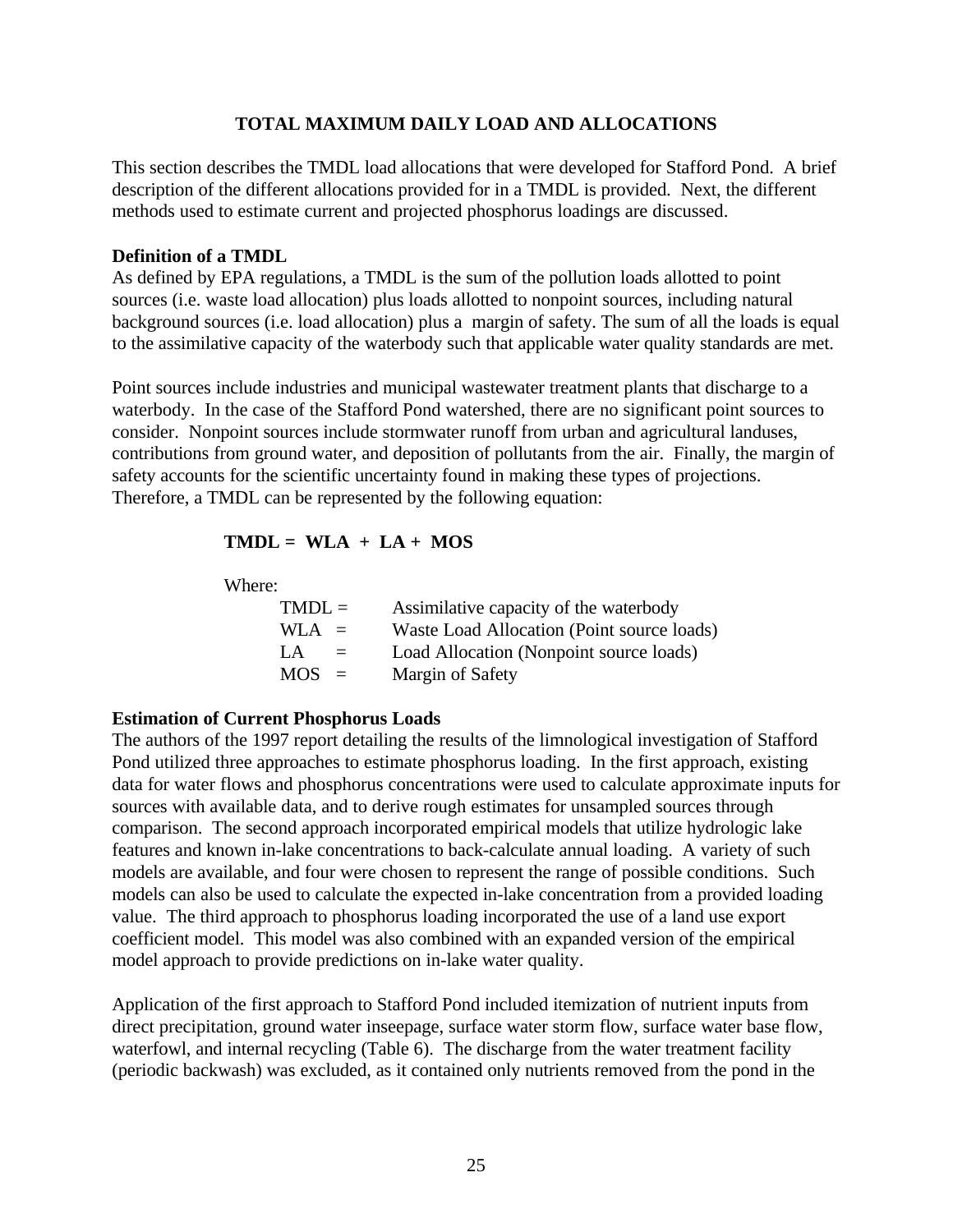| Table 6. Current (1996) Phosphorus Loads Estimated from Existing Data.                                                          |                           |                                                     |                                         |                                                           |                                                                 |  |  |  |  |
|---------------------------------------------------------------------------------------------------------------------------------|---------------------------|-----------------------------------------------------|-----------------------------------------|-----------------------------------------------------------|-----------------------------------------------------------------|--|--|--|--|
| <b>SOURCE</b>                                                                                                                   | <b>WATER</b><br>(CU.M/YR) | <b>AVERAGE</b><br><b>TOTAL</b><br>P CONC.<br>(MG/L) | <b>TOTAL</b><br><b>PLOAD</b><br>(KG/YR) | <b>ESTIMATED</b><br><b>AVAILABLE</b><br>P CONC.<br>(MG/L) | <b>ESTIMATED</b><br><b>AVAILABLE</b><br><b>PLOAD</b><br>(KG/YR) |  |  |  |  |
| <b>Direct Precipitation</b>                                                                                                     | 2250000                   | 0.025                                               | 56                                      | 0.017                                                     | 38                                                              |  |  |  |  |
|                                                                                                                                 |                           |                                                     |                                         |                                                           |                                                                 |  |  |  |  |
| <b>Watershed Sources</b>                                                                                                        |                           |                                                     |                                         |                                                           |                                                                 |  |  |  |  |
| Ground Water Inseepage                                                                                                          | 893000                    | 0.126                                               | 113                                     | 0.023                                                     | 21                                                              |  |  |  |  |
| <b>Surface Water Flow</b>                                                                                                       |                           |                                                     |                                         |                                                           |                                                                 |  |  |  |  |
| <b>Baseflow</b>                                                                                                                 |                           |                                                     |                                         |                                                           |                                                                 |  |  |  |  |
| Basin #1                                                                                                                        | $\mathbf 0$               |                                                     |                                         |                                                           |                                                                 |  |  |  |  |
| Basin #2                                                                                                                        | $\mathbf 0$               |                                                     |                                         |                                                           |                                                                 |  |  |  |  |
| Basin #3                                                                                                                        | $\mathbf 0$               |                                                     |                                         |                                                           |                                                                 |  |  |  |  |
| Basin #4                                                                                                                        | $\Omega$                  |                                                     |                                         |                                                           |                                                                 |  |  |  |  |
| Basin #5                                                                                                                        | 286000                    | 0.385                                               | 110                                     | 0.267                                                     | 76                                                              |  |  |  |  |
| Basin #6                                                                                                                        | 348000                    | 0.053                                               | 18                                      | 0.035                                                     | 12                                                              |  |  |  |  |
| Stormflow                                                                                                                       |                           |                                                     |                                         |                                                           |                                                                 |  |  |  |  |
| Basin #1                                                                                                                        | 116000                    | 0.030                                               | 3                                       | 0.015                                                     | $\overline{2}$                                                  |  |  |  |  |
| Basin #2                                                                                                                        | 313000                    | 0.159                                               | 50                                      | 0.092                                                     | 29                                                              |  |  |  |  |
| Basin #3                                                                                                                        | 107000                    | 0.047                                               | 5                                       | 0.047                                                     | 5                                                               |  |  |  |  |
| Basin #4                                                                                                                        | 268000                    | 0.020                                               | $\overline{5}$                          | 0.010                                                     | $\overline{3}$                                                  |  |  |  |  |
| Basin #5                                                                                                                        | 116000                    | 1.608                                               | 187                                     | 1.255                                                     | 146                                                             |  |  |  |  |
| Basin #6                                                                                                                        | 196000                    | 0.047                                               | 9                                       | 0.047                                                     | 9                                                               |  |  |  |  |
|                                                                                                                                 |                           |                                                     |                                         |                                                           |                                                                 |  |  |  |  |
| <b>Watershed Total</b>                                                                                                          | 4893000                   |                                                     | 500                                     |                                                           | 302                                                             |  |  |  |  |
| <b>Additional Sources</b>                                                                                                       | Approach                  | (Unit Load)                                         | (kg/yr)                                 | (Unit Load)                                               | (kg/yr)                                                         |  |  |  |  |
| <b>Waterfowl</b>                                                                                                                | 65 Bird-Years             | 0.20 kg P/B-Y                                       | 13                                      | 0.14 kg P/B-Y                                             | 9                                                               |  |  |  |  |
| <b>Internal Recycling</b>                                                                                                       | Average                   | 0.078 g/m2/yr                                       | 60                                      | 0.077 g/m2/yr                                             | 55                                                              |  |  |  |  |
|                                                                                                                                 |                           |                                                     |                                         |                                                           |                                                                 |  |  |  |  |
| <b>Grand Total</b>                                                                                                              |                           |                                                     | 629                                     |                                                           | 405                                                             |  |  |  |  |
| Notes:                                                                                                                          |                           |                                                     |                                         |                                                           |                                                                 |  |  |  |  |
| 1 There may be substantial overlan between internal and total basin loads, as much of the basin load may be rapidly assimilated |                           |                                                     |                                         |                                                           |                                                                 |  |  |  |  |

1. There may be substantial overlap between internal and total basin loads, as much of the basin load may be rapidly assimilated into the sediment base.

2. Baseflow concentrations are based on data for days with no precipitation for at least 72 hrs prior to sampling, while stormflow values are an average of all other data.

3. Available concentrations estimated as the sum of all soluble concentrations, except for phosphorus in ground water, where all values for samples with Fe:P ratios > 5:1 were excluded as well.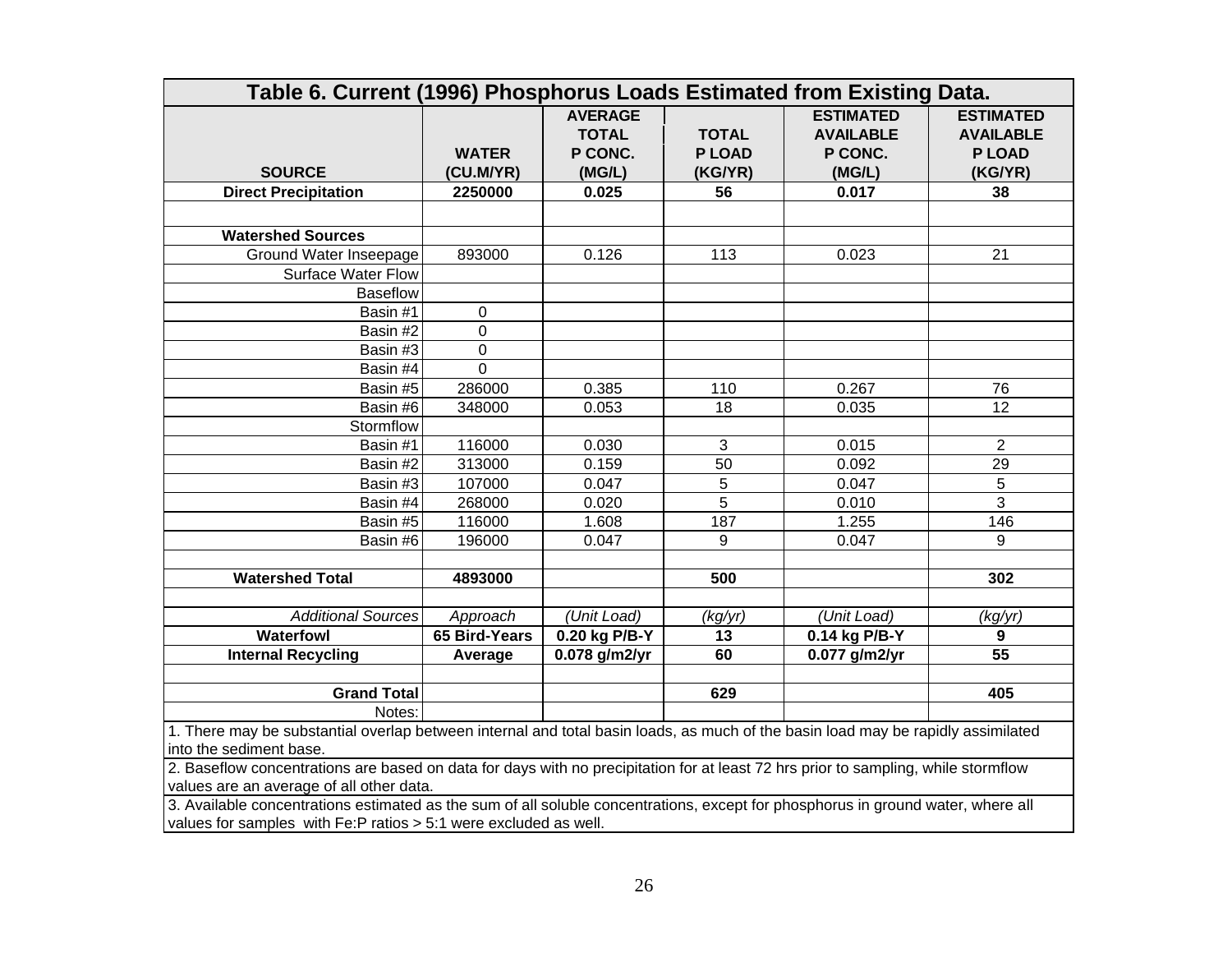first place and was far "cleaner" than any other input to the pond. Flow values in Table 6were taken directly from the hydrologic budget developed in the 1997 report, with some rounding for simplicity.

The resultant dissolved and total phosphorus loads were estimated to be 405 and 629 kg/yr, respectively. Loading allocations included approximately 75% to 79% from watershed sources, 10% to 14% from internal loading, 9% from direct precipitation, and 2% from waterfowl. Considering only the load from watershed sources, about 52% to 64% was associated with storm flow, 26% to 29% was attributable to base flow in the two tributaries, and 7% to 22% was related to ground water inputs. Of particular note, is that over half of the entire watershed load comes from sub-basin 5 which contains the only active dairy farm in the entire watershed. Based upon phosphorus chemistry and the forms present, it is expected that the effective phosphorus load (portion of the total phosphorus load that will be truly available for algal uptake) will be between the total and dissolved loads and closer to the dissolved load; much of the particulate phosphorus is incorporated into the sediment shortly after entry into Stafford Pond.

The second approach utilized by the authors of the 1997 report incorporated the use of empirical models to back-calculate annual phosphorus loading. The in-lake total phosphorus concentration predicted from the empirical models ranged between 27 and 66 ug/L, with an average of 46 ug/L. This is higher than the observed average value of 39 ug/L at the drinking water plant intake or 36 ug/L at station SP1a (pond surface). Use of the low end phosphorus load of 405 kg/yr resulted in a predicted in-lake total phosphorus concentration of 36 ug/L, more in line with observed values.

The third approach utilized by the authors of the 1997 report incorporated the use of a landuse export coefficient model to estimate annual phosphorus loading. A fairly simple but extensive spreadsheet model was created for Stafford Pond to employ the export coefficient approach, and was combined with an expanded version of the empirical model approach to provide predictions on in-lake water quality. The resulting phosphorus load estimates, shown in Table 7, were consistent with previous estimates. Since actual data was used to calibrate the model, this should not be surprising or impressive. However, the known limits for export coefficients were adhered to in constructing this model, so it does not unnaturally mimic the real system. The estimated effective phosphorus load from the combined model was 445 kg/yr, within the range from Table 6 and equating to an average input concentration of 91 ug/L.

# **Table 7. Loading Summary from Watershed Export Model**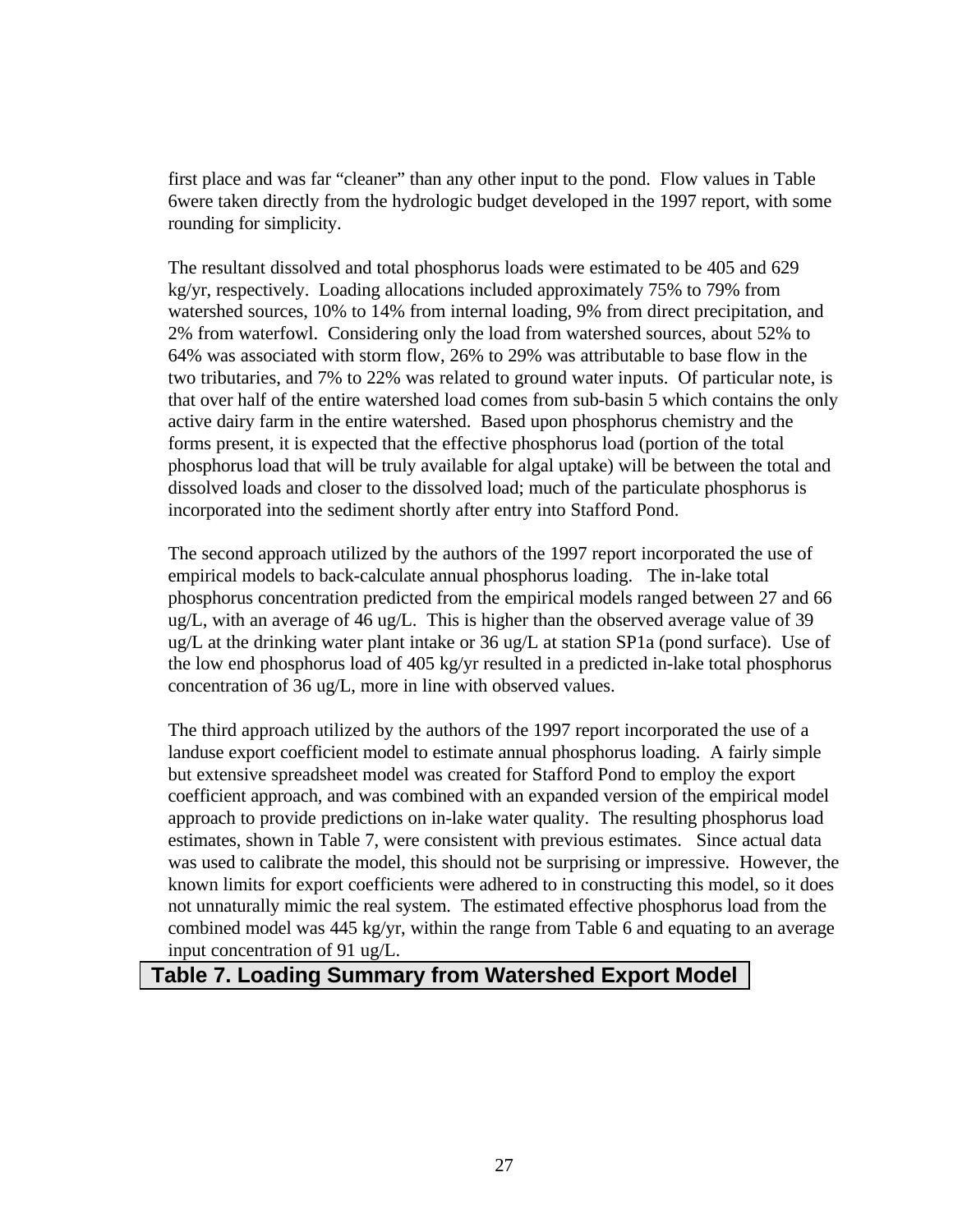|                             | <b>WATER</b> | <b>PHOSPHORUS</b> |
|-----------------------------|--------------|-------------------|
| <b>LOAD SOURCE</b>          | (CU.M/YR)    | (KG/YR)           |
| <b>DIRECT LOADS TO LAKE</b> |              |                   |
| <b>ATMOSPHERIC</b>          | 2246940      | 59                |
| <b>INTERNAL</b>             | 0            | 58                |
| WATERFOWL                   | O            | 13                |
| <b>WATERSHED LOADS</b>      |              |                   |
| <b>BASIN#1</b>              | 271635       | 16                |
| <b>BASIN#2</b>              | 568117       | 53                |
| BASIN#3                     | 227282       | 12                |
| <b>BASIN#4</b>              | 838709       | 20                |
| <b>BASIN#5</b>              | 233122       | 191               |
| <b>BASIN#6</b>              | 495410       | 23                |
| Total                       | 2634275      | 315               |
|                             |              |                   |
| <b>TOTAL LOAD TO LAKE</b>   |              |                   |
| (Watershed + direct loads)  | 4881215      | 445               |
| TOTAL INPUT CONC. (MG/L)    |              | 0.091             |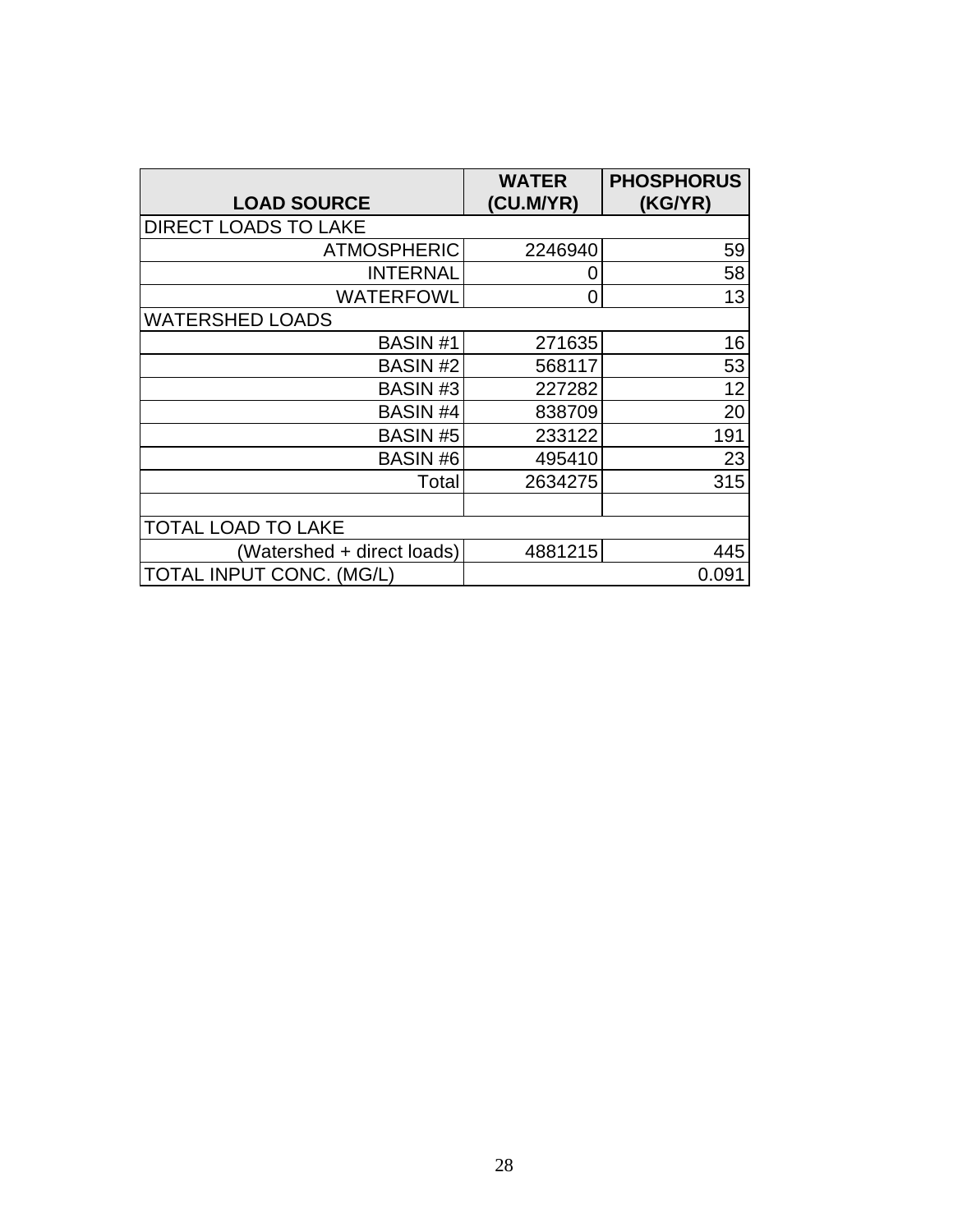The constructed model for current Stafford Pond conditions predicts an in-lake total phosphorus concentration of 23 to 58 ug/L (average = 40 ug/L), an average chlorophyll concentration of 15 to 20 ug/L, a "maximum" (about  $90<sup>th</sup>$  percentile) chlorophyll level of 56 to 61 ug/L, an average secchi depth of 1.4 m, and a maximum secchi depth of 3.5 m. Although not identical to other predictions, these values are in-line with known values for Stafford Pond. Within the range of plausible variability, the constructed model appears to appropriately represent the Stafford Pond system.

In conclusion, the total phosphorus load to Stafford Pond is as high as 629 kg/yr, but loss of particulate phosphorus to the sediment causes the pond to function as if it is receiving a load closer to 445 kg/yr.

# **Estimation of Assimilative Capacity**

As previously discussed, the TMDL for phosphorus loading to Stafford Pond must be such that it meets the water quality goal of reducing average chlorophyll concentrations to ≤10 ug/L. In order to reach this goal, authors of the 1997 report determined that the effective phosphorus load should be reduced to 315 kg/yr, resulting in an average in-lake total phosphorus concentration of 28 ug/L. However, this did not meet the State's water quality standard of 25 ug/L, so the results of the study had to be refined. Additional analysis, utilizing several empirical models used in the study, found that the effective phosphorus load should be reduced from 315 to 292 kg/yr (Wagner, 1998) in order for the pond to meet the water quality standard.

Results of the 1997 report indicated that the effective phosphorus load (445 kg/yr) to Stafford Pond was approximately 71% of the total phosphorus load (629 kg/yr). With this estimation in mind, the Stafford Pond TMDL for total phosphorus was set at 411 kg/yr. In order to reach this goal, a total phosphorus reduction of at least 218 kg/yr must be achieved.

# **Seasonality**

As the term implies, TMDLs are often expressed as maximum daily loads. However, as specified in 40 CFR 130.2(I), TMDLs may also be expressed in other terms as appropriate. For the Stafford Pond case, the TMDL is expressed in terms of allowable annual loadings of phosphorus. Although critical conditions occur during the summer season when algae growth is more likely to interfere with designated uses, water quality in most lakes and ponds is generally not sensitive to daily or short term loading. Instead, water quality is more of a function of loadings that occur over longer periods of time (e.g. annually). In addition, evaluating the effectiveness of nonpoint source controls can be more easily accomplished on an annual, rather than a daily, basis.

# **Margin of Safety**

A margin of safety (MOS) is required as part of a TMDL in recognition of the fact that there are many uncertainties in the scientific and technical understanding of water quality in natural systems. Specifically, knowledge is incomplete regarding the exact nature and magnitude of pollutant loads from various sources and the specific impacts of those pollutants on the chemical and biological quality of complex, natural waterbodies.

The MOS is intended to account for such uncertainties in a manner that is conservative from the standpoint of protection of the environment. Based on EPA guidance, the MOS can be achieved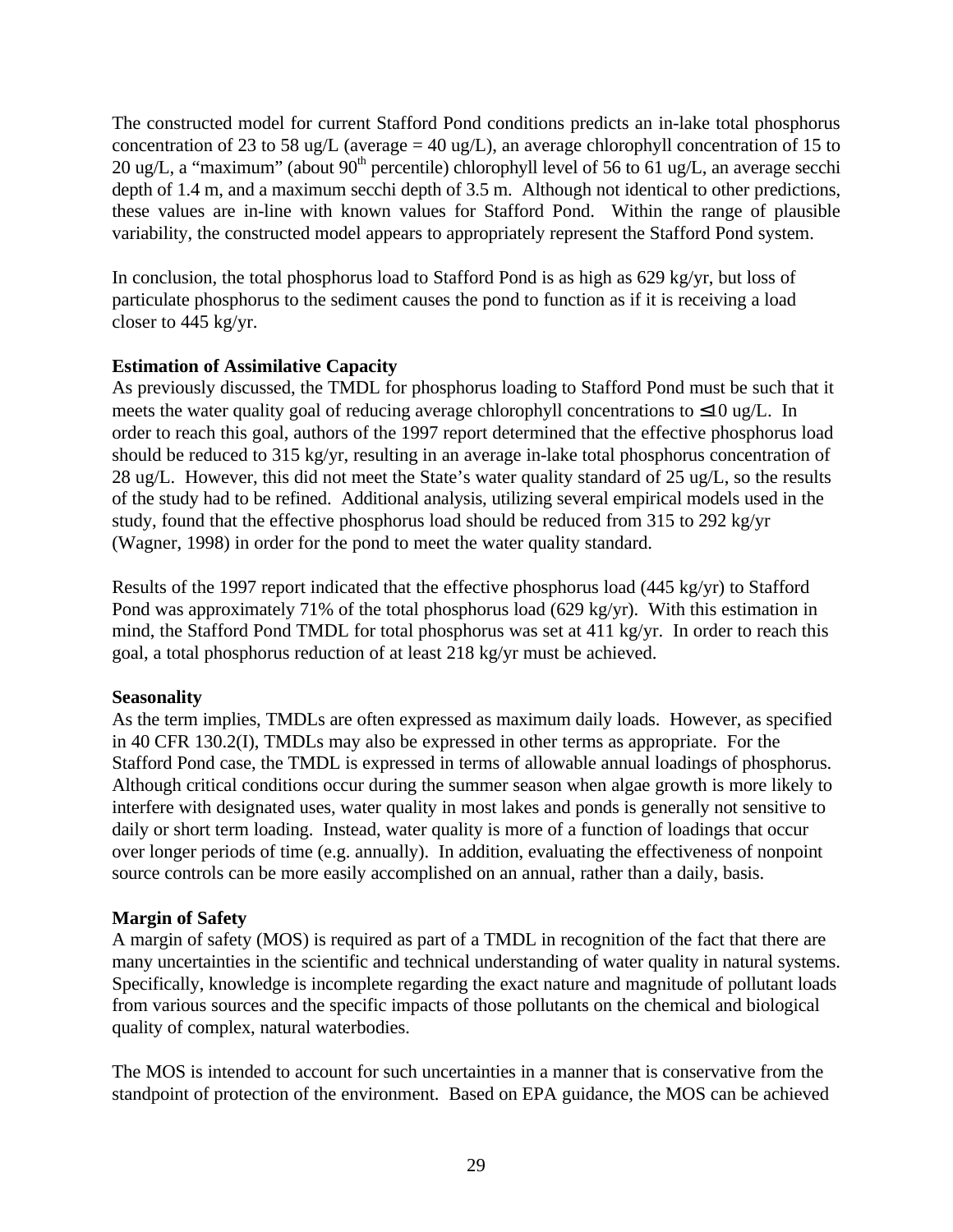through one of two methods**.** One approach is to incorporate the MOS as part of conservative assumptions made in the development of the point and nonpoint source load allocations. The second approach is to reserve a portion of the loading capacity as a separate term in the TMDL equation.

For the Stafford Pond TMDL for total phosphorus, a combination of the two approaches was taken. First of all, the uncertainties in estimating the current phosphorus loads to the pond and the required reductions were minimized in this case by an intensive monitoring effort that addressed a wide range of loadings from the watershed, including groundwater contributions, as well as internal loads from sediments. In addition, the authors of the 1997 report predicted that reducing the effective phosphorus load to the pond to 315 kg/yr would allow the pond to reach the primary goal of the TMDL which is the reduction of nuisance algal blooms to acceptable levels. This TMDL further reduces the effective phosphorus load by 23 kg/yr, to 292 kg/yr, in order to reach the water quality criteria of 25 ug/L. The water quality standard for phosphorus itself is fairly conservative and is designed to prevent cultural eutrophication in lakes, ponds and impoundments. The State water quality standard and the Stafford Pond TMDL are both presented as total phosphorus.

In addition to the conservative assumptions outlined above, it was decided that a margin of safety of 5%, or 21 kg/yr of total phosphorus, would be set aside as a precaution to account for any remaining uncertainties.

#### **Summary of Total Maximum Daily Load**

The total phosphorus TMDL for Stafford Pond is:

| $TMDL = WLA$ |       |  | $+ LA$  | $+$ MOS |
|--------------|-------|--|---------|---------|
| 411          | $= 0$ |  | $+ 390$ | $+$ 21  |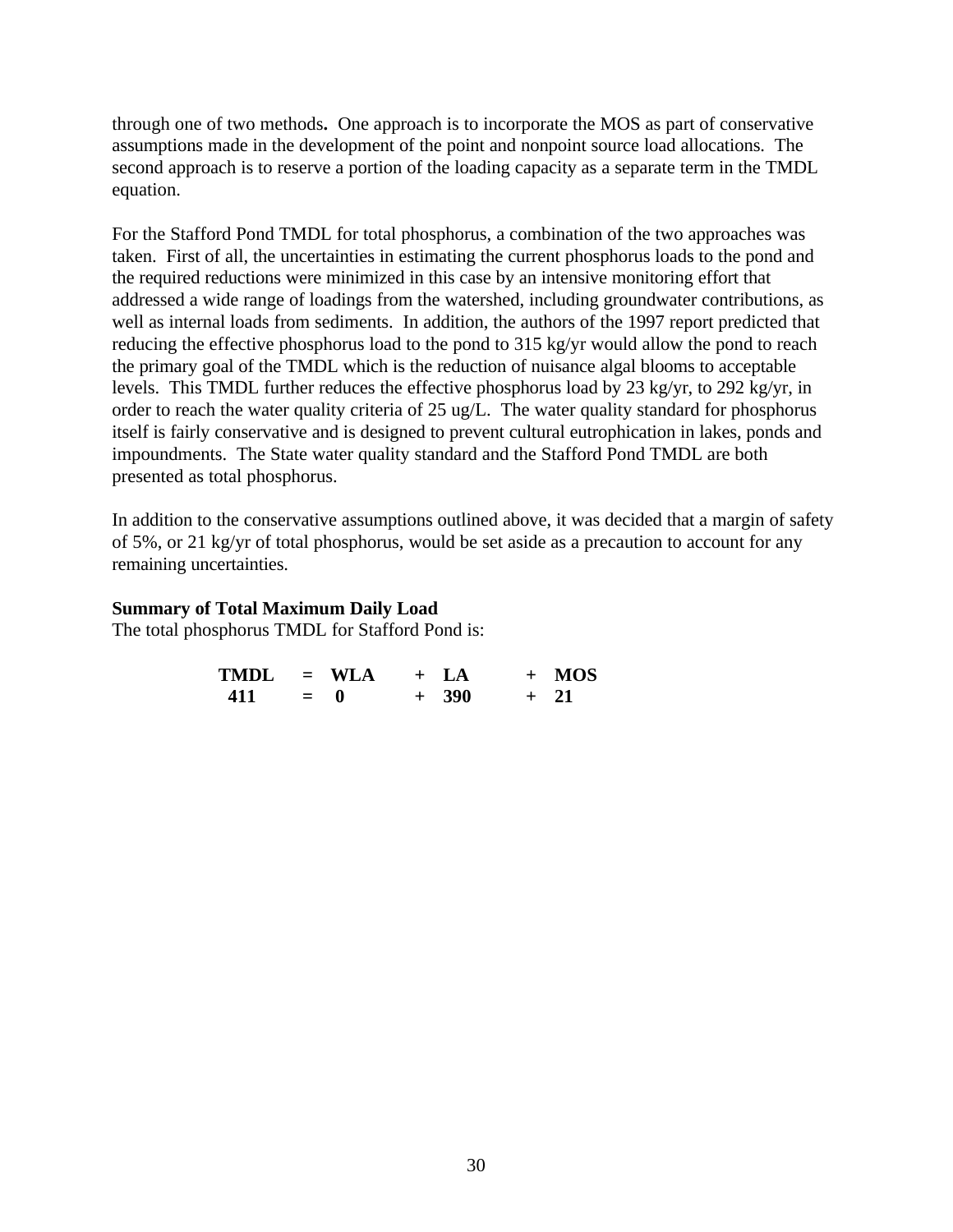# **PUBLIC PARTICIPATION**

The public participation associated with this TMDL has three components. The first component is the series of outreach activities that surrounded the planning, implementation and review of the limnological study that resulted in the 1997 report that is the basis of this TMDL. At both the beginning and end of the study, DEM sponsored well attended public meetings in the watershed to solicit input from local residents.

DEM staff also established a steering committee of stakeholders that included representatives from local municipalities, watershed residents, the Stone Bridge Fire District, the Eastern Rhode Island Conservation District, the University of Rhode Island (URI) Watershed Watch program, and other State and federal agencies. The steering committee has met often since its formation in 1996 and has worked to ensure that the various stakeholders' concerns were addressed in the study and the report. Now that the report has been finalized and a TMDL developed, the steering committee will continue to play an important role by helping to guide implementation activities in the watershed.

The second component of the public outreach process for this TMDL is the public comment period associated with the review of the draft TMDL prior to its submittal to EPA by DEM. At a minimum, a 30-day public comment period will be provided. Also, DEM staff will present the TMDL to the local Stafford Pond steering committee and discuss its content and implications. If there is sufficient public interest, a public meeting will be held in or near the Stafford Pond watershed to solicit further public input.

The third, and final, component of the public outreach process associated with this TMDL is the public outreach activities funded by DEM and carried out by the Eastern Rhode Island Conservation District (ERICD). As described in the following section, ERICD will be performing a number of activities designed to heighten public awareness of water quality issues in Stafford Pond. The Stafford Pond TMDL for total phosphorus is a key component of the State's protection measures for the pond and, as such, will be included in ERICD's presentations and workshop discussions.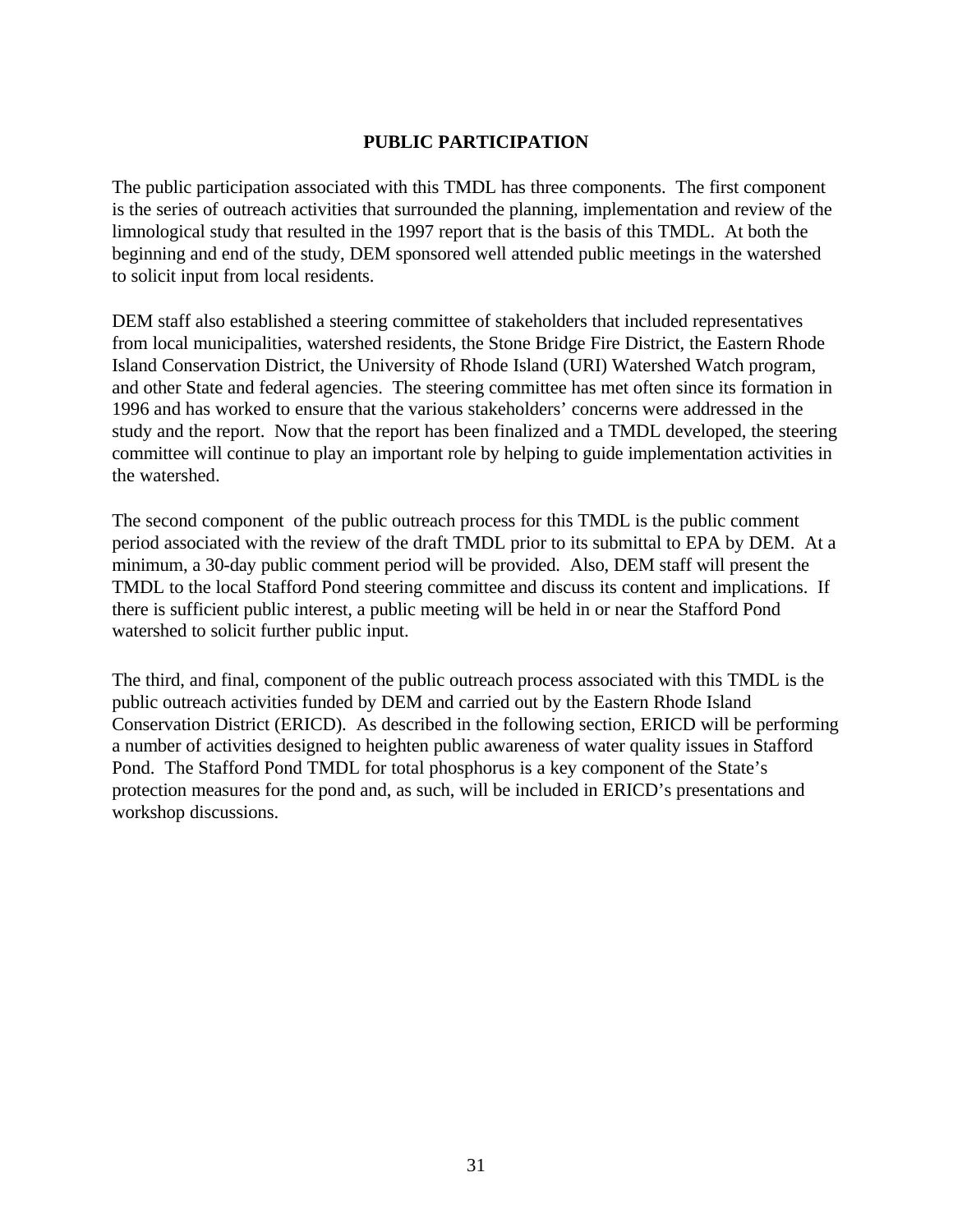## **ASSURANCE OF IMPLEMENTATION**

EPA guidance on the development of TMDLs states that implementation plans may be submitted to EPA as revisions to State water quality management plans, coupled with a proposed TMDL, or as part of an equivalent watershed or geographic planning process. Implementation plans should include "*reasonable assurances that the nonpoint source load allocations established in TMDLs (for waters impaired solely or primarily by nonpoint sources) will in fact be achieved. These assurances may be non-regulatory, regulatory, or incentive-based, consistent with applicable laws and programs.*" (EPA, 1991) For the Stafford Pond TMDL, the State of Rhode Island can provide the necessary assurances that the nonpoint source load reductions are achievable. Plans are already in place to reduce a large portion of the current load. The three key areas in which progress is already underway are described below. In addition, a summary of the load reductions projected to date is provided.

#### **Agricultural BMPs**

DEM is working with the Natural Resources Conservation Service (NRCS) to see that a runoff management system is put in place on the Aruda dairy farm. The farm contributes approximately 267 kg/yr of total phosphorus to the pond, out of a total of 500 kg/yr from the entire watershed. DEM is providing funding for construction through the Nongovernmental Water Pollution Control Facilities Fund which is part of the RI Clean Water Act Environmental Trust Fund, a bond fund approved by Rhode Island voters in the 1980's. NRCS is providing technical expertise by designing the facilities and providing additional federal funding for BMP implementation.

The proposed NRCS plan calls for better manure management practices on the farm, as well as a number of structural BMPs. These include better site grading, stream bank fencing and a vegetated swale containing six check dams and two settling basins with concrete-lined bottoms for easy maintenance. Upon construction of these BMPs, as well as additional BMPs planned for the near future, the total load reduction from the farm is expected to be approximately 400 lbs/yr, or 182 kg/yr.

#### **Stormwater BMPs**

As noted earlier in this report two 18-inch storm drains empty into the southeast corner of Stafford Pond near the public boat ramp. These outfalls are the only direct discharges of stormwater runoff to the pond. The northern storm drain pipe (sampling station SP8) drains sections of Old Stafford Road. The southern pipe (sampling station SP9) drains sections of Route 81 and discharges to a small wetland area within 200 feet of the pond. Sub-basin 2, which contains these two storm drain systems, delivers the second largest of the sub-basin loads, so it is an important source to control.

DEM is presently working with the Rhode Island Department of Transportation (DOT) to support the implementation of stormwater BMPs at both outfalls. In order to expedite the installation of these BMPs, DEM is working with DOT to add these two sites to a pre-existing design contract with an outside consultant. DEM is using funding from the CWA Section 319 Nonpoint Source program to pay for the design and construction of these facilities. Due to the tight constraints on available land, the design engineer will focus on in-line BMPs, such as the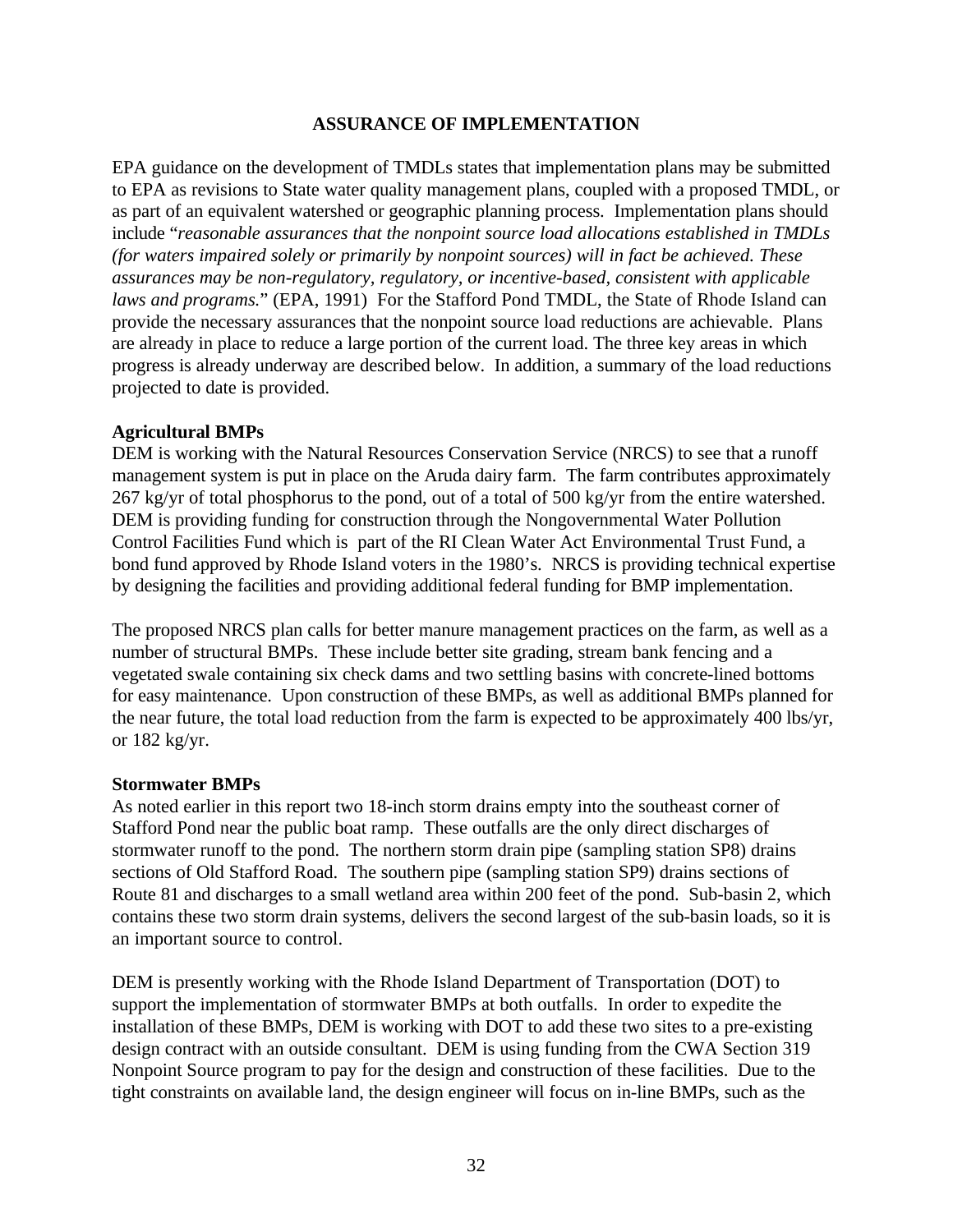"Stormtreat" or "Vortechnic" type systems, rather than traditional detention or retention ponds (CEI, 1998). Since the BMPs have yet to be assigned, it is not possible to assign a load reduction to them. However, given that the DOT storm sewers drain less than half of the sub-basin, which contributes an total load of 50 kg/yr, it is not expected that the BMPs could reduce loads by more than 10 to 15 kg/yr.

# **Public Outreach**

The third component of the implementation plan for the Stafford Pond TMDL is a watershedwide public education and outreach program. In March 1998, DEM provided CWA Section 319 Nonpoint Source funds to the Eastern Rhode Island Conservation District (ERICD). The ERICD has agreed to develop a public outreach program for residents of the Stafford Pond watershed with the following components:

- Create an education and outreach committee formed from members of the existing Stafford Pond Committee made up of community volunteers and other interested parties.
- Develop a public information fact sheet based on the results of the 1997 report that would be mailed to all residents and property owners in the watershed.
- Create a "travelling" display to be used in workshops, schools and libraries.
- Develop a brochure, similar to the Narrow River handbook, highlighting the protection of the watershed, potential citizen involvement, and opportunities.
- Hold two workshops on protecting the watershed.
- Hold one workshop on applicable State regulations for town officials and interested citizens.

# **Summary of Projected Load Reductions**

Based on the estimated annual load of 629 kg/yr and the TMDL load allocation of 390 kg/yr, a load reduction of approximately 239 kg/yr is required in the watershed. As described above, structural BMPs already under development are projected to reduce nonpoint source loads to the pond by approximately 195 kg/yr. Given the uncertainties in quantifying changes in loading due to the public outreach program, no reduction was allocated to this program. This results in a shortfall of about 44 kg/yr that still needs to be controlled.

# **Additional Activities**

DEM, in partnership with local stakeholders, will continue to look for further opportunities in the watershed for reducing phosphorus loads to the pond. DEM will work closely with NRCS to facilitate further reductions, where possible, on the dairy farm. For example, the farmer has recently agreed to implement a restoration plan developed by NRCS for a wetland area on the farm that was illegally filled. As the project progresses, DEM will work with NRCS to quantify the resulting reductions in total phosphorus loads to the pond.

The Town of Tiverton has approved a local ordinance requiring home owners in the Stafford Pond watershed to upgrade their septic systems by 2005. DEM will work with the Town to determine how these improvements will impact the pond. Based on the fact that many older systems will be replaced, a net reduction in nutrient loads to the pond from this source may result.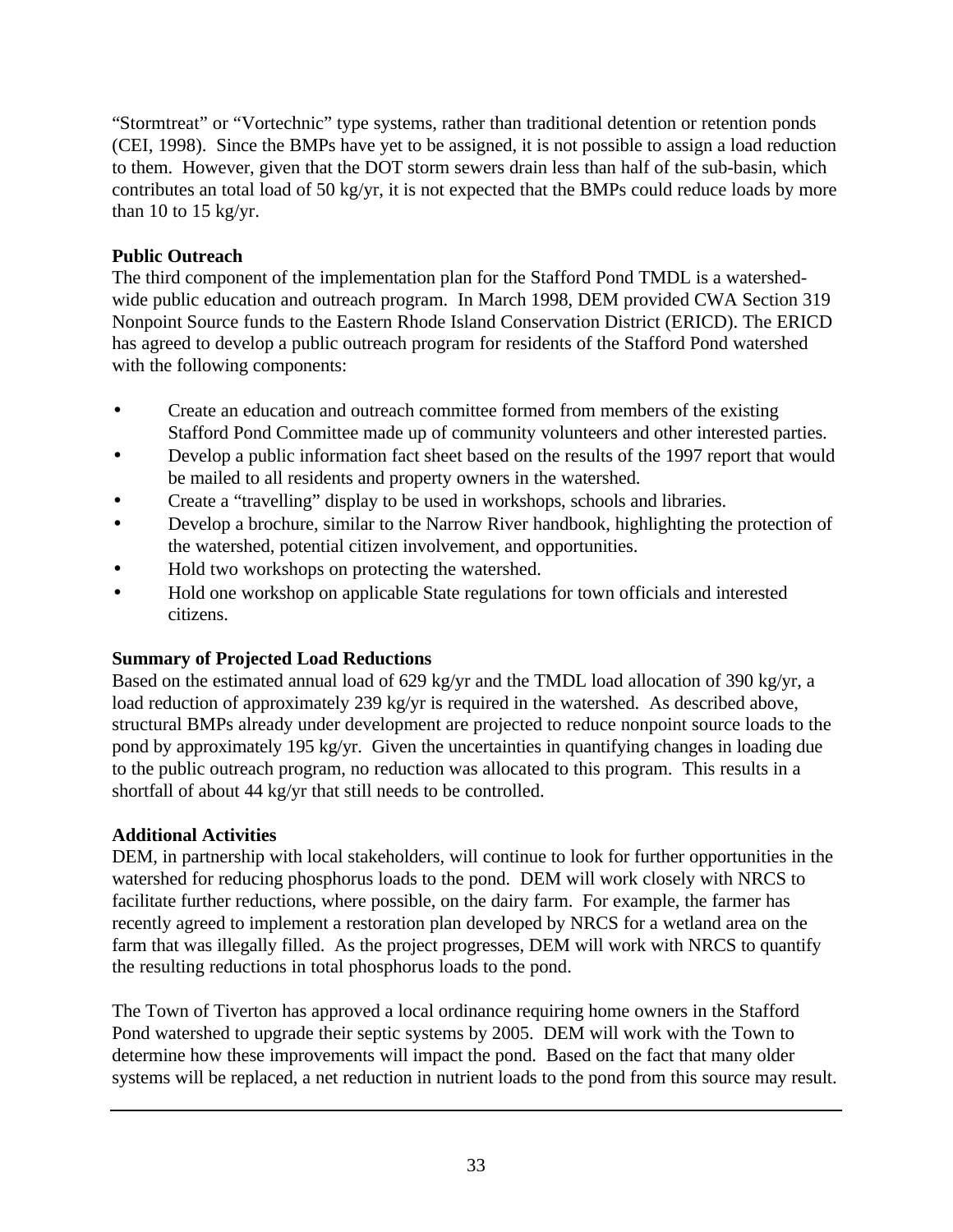In addition to the activities described above, DEM will continue to support the long-term monitoring of the pond and its tributaries to evaluate the performance of installed BMPs and to judge the effectiveness of this TMDL in restoring water quality in Stafford Pond. DEM will also incorporate this TMDL into its Continuing Planning Process and will take the phosphorus-loading cap into account when reviewing future permit applications for activities in the watershed.